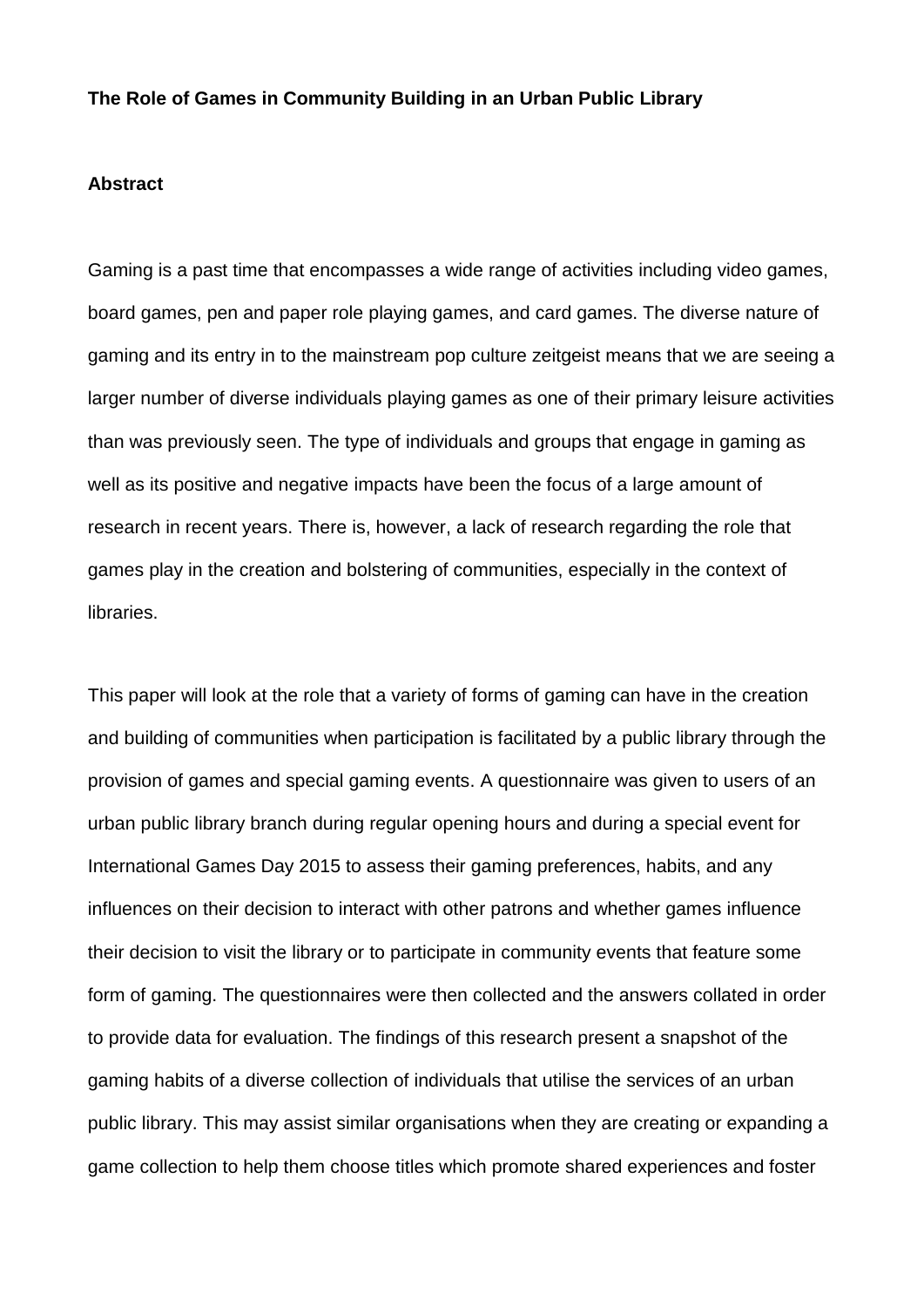communication between community members. This may also assist the library in acting as a hub for community building by using games as a catalyst.

#### **Introduction**

The role of libraries and librarians has changed to meet the needs of society and the public over the years. Libraries have evolved from solely acting as repository of knowledge and learning to incorporating community centres and public meeting spaces, they now provide important recreation and learning services to their patrons. Librarians are no longer gatekeepers, but are also teachers and facilitators. Unfortunately, with the rise of the digital age, libraries are under increasing pressure to justify their existence as government budgets tighten and funding comes under threat. It is because of this that libraries need to evaluate their services and decide how they can best serve their community both as an educational institution and a provider of community services.

The purpose of this research paper is to evaluate the ways in which an urban public library can assess and meet the varied needs of patrons using board and video games. I will examine the issues surrounding gaming in libraries as well as some of the discussions that can occur should a library decide to support a gaming program and/or add games to their collection. I will then describe the method and examine the results of a voluntary survey that was conducted in a public library network located in Melbourne, Victoria between December and March. I will then discuss the results of their survey and consider how they will inform future practice within the library service in question regarding future programs and events and, by doing so, show the role that gaming in the library can play in meeting particular social and emotional needs of different demographics within an urban environment.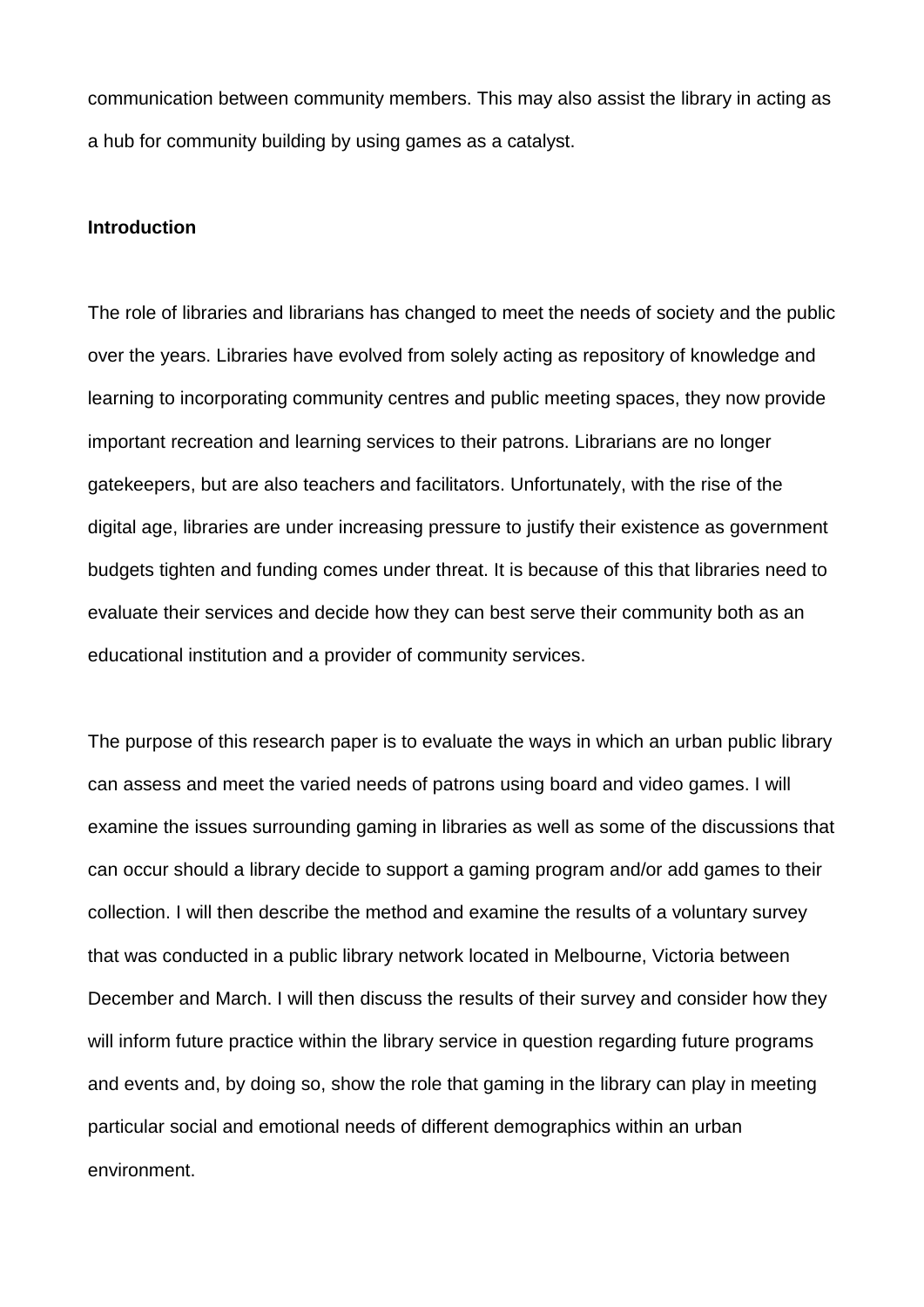#### **Games in Libraries**

Public libraries have housed collections for recreational reading alongside materials designed purely for educational purposes for many years. As patrons' tastes changed so did the provision of recreational materials as many libraries made room for audio visual collections as various formats entered the mainstream and their patrons' homes. In order to meet the recreational needs of patrons libraries may also provide recording studios and host film festivals and art or maker spaces. With the video game industry now comparable to the movie industry in size and revenue (Schmidt, 2015) and Vice magazine declaring board games (beyond the much loved Monopoly or Scrabble etc.) cool (Hutchcraft, 2016.), it is apparent that gaming is well and truly a mainstream activity. Yet in spite of this, when it comes to games and gaming, librarians may still meet with resistance from colleagues or the general public. Objections may arise for a multitude of reasons, the general public may become upset that the library is spending money on games rather than other more 'literary' programs, they may object to the content of the games themselves or the noise that gaming makes within a space many perceive as traditionally quiet or silent may elicit protest from patrons (Nicholson, 2013).

Gaming has been woven in to the fabric of public libraries for many years as they sought to provide for the recreational needs of the public they serve. One only need to look to America where one of the oldest gaming programs on record is the chess club hosted by the Mechanics' Institute Library in San Francisco, which was founded in 1854 (Nicholson, 2013) to see how long gaming has actually been a part of library culture. While chess serves as an excellent example of an older, more 'traditional' game finding a good fit within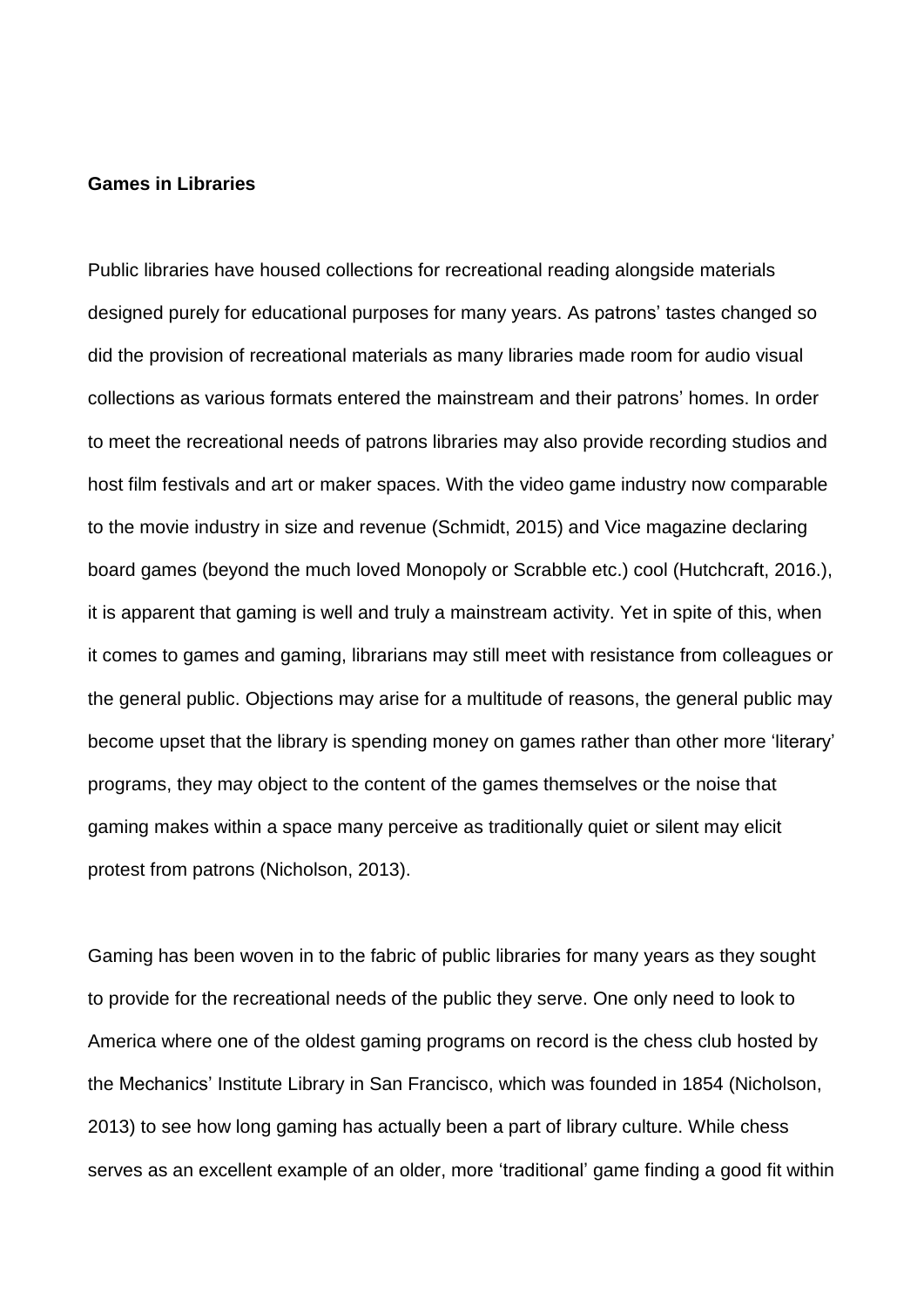the library, there is also a case to be made for allowing modern board and video games to stake out their place within the library. The case put forward by Scott Nicholson (2013) is that "games are a natural fit as part of these services, as one goal of gaming in libraries is to engage and inspire patrons to become involved with other library resources and services" (p. 352). As libraries become important community and social hubs, it is also important that they provide the facilities that will draw the community in. By providing gaming services within the library and facilitating organised play the library is not only promoting play, but also the other services they offer through exposure and cross promotion. Making games available for the public (without the facilitating play) has benefits. For example, in his study Kurt Squire (2003) found that,

video game playing occurs in social contexts; video game playing is not only a child (or group) of children in front of a console, it is also children talking about a game on the school bus, acting out scenes from a game on the playground, or discussing games on online bulletin boards. (p. 9)

Games therefore act as a way for disparate individuals to come together and discuss shared experiences. Whether it be the same level in a video game, the mechanics of a card game or an upcoming expansion to a board game, games can act as a catalyst for individuals who may know nothing about one another to collaborate and give them a sense of belonging and community based on this shared interest. Libraries can provide a safe space within which this can occur.

In the following section I will outline the method I used to survey patrons and gather data regarding their age, gender, desire for ongoing gaming programs and events as well as their gaming habits at home. I will then discuss what this data means for the library where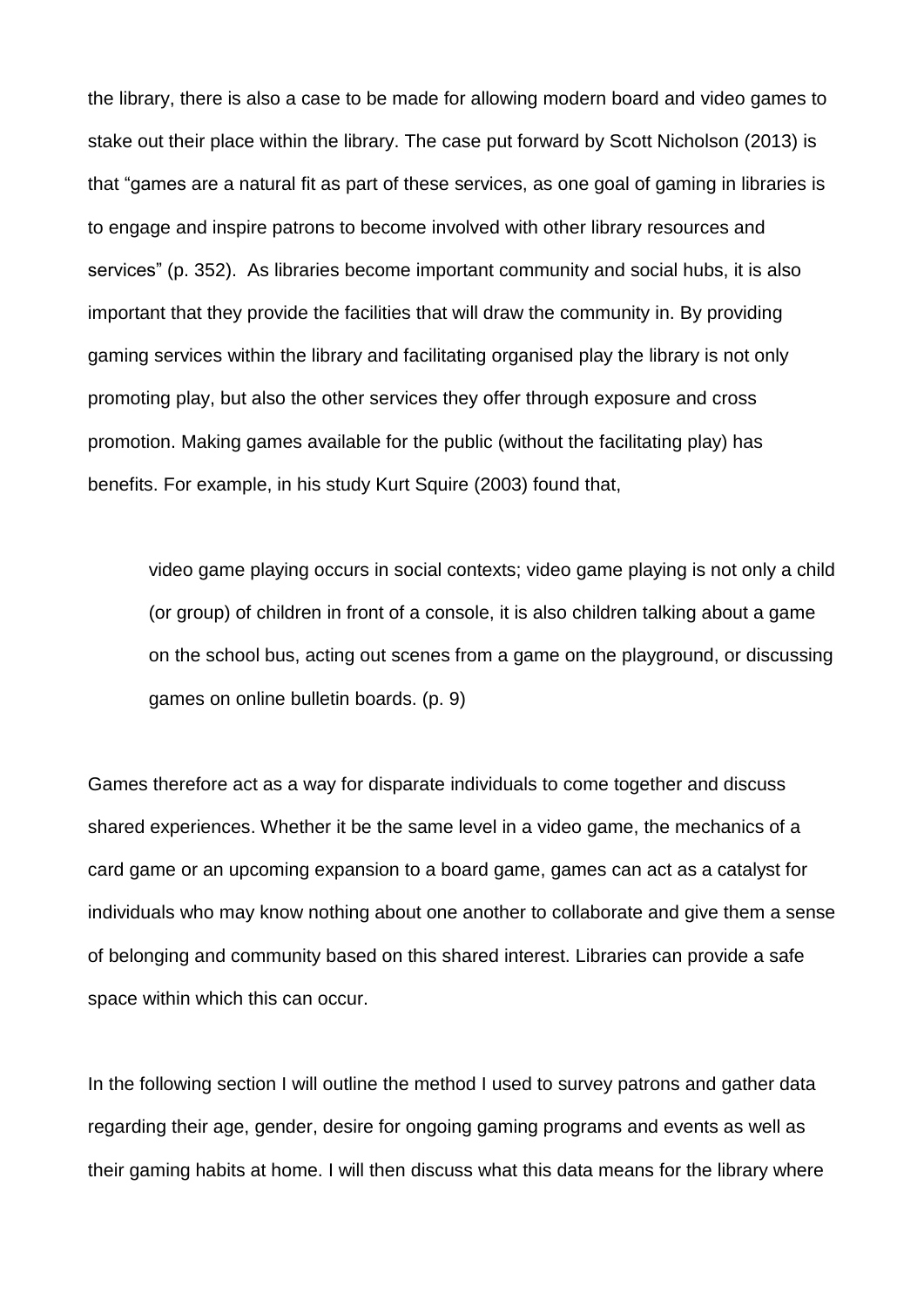it was gathered as well as other urban libraries serving a diverse population of individuals. I will finally conclude by identifying future action that can be taken as a result of this study, identifying improvements to the method should others wish to collect similar data in their own libraries and potential areas for further study.

#### **Method**

The scope and purpose of the research was considered through discussion amongst stakeholders within the library service and City of Melbourne (Library Managements, City Research etc.). A voluntary survey was decided on as the best method considering the large catchment pool of the library service and the 54,000 patrons it served through its programs alone in 2014 - 2015 ('Annual Report 2014-15 - City of Melbourne', 2015) as well as the amount of time it would take librarians and library officers to conduct the survey with every patron. Also taken in to account was the success of previous voluntary surveys conducted by the same library service to evaluate other the demand for and success of other programs and services. Once the research method was decided upon a survey was created in cooperation with the City Research department of the City of Melbourne. This was done to ensure that, by working with statisticians and specialists in urban research, that the survey was academically sound as while also complying with the City of Melbourne style guide and any ethical and legal requirements. The following mix of qualitative and quantitative questions were decided on in order to provide the information needed to assess the needs of our gaming patrons and their desire for ongoing gaming events and programs. The surveys were then made available to the public as both a physical survey (Appendix 1) and as an identical online survey through the Survey Monkey web service.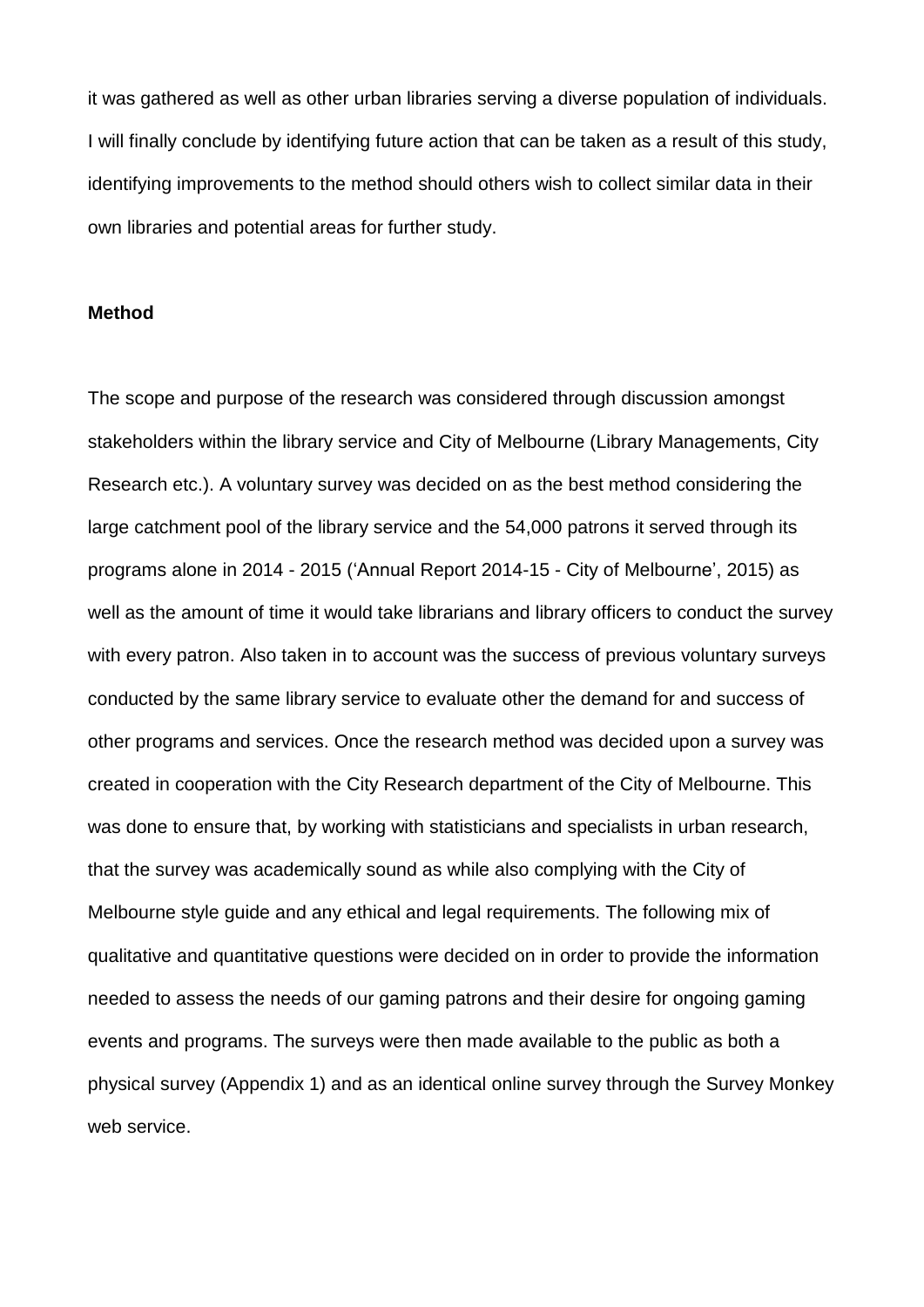In order to assess when and where events would be most popular, survey participants were asked which City of Melbourne library that features games as part of their collection (North Melbourne Library, City Library, Kathleen Syme Library and, Library at the Dock) they last visited and on which day. Respondents were then asked to describe interest in participating in gaming events facilitated at the library according to provided responses. Participants were then asked about their gaming habits, specifically, what they played, how they played and with whom. This was done by providing tick boxes covering different types of games (console, mobile, pen and paper, board etc.) and ways of playing them (with friends, family, online, offline etc.). The choice was made to provide tick boxes as opposed to having the participant describe that they play so we could tailor the specificity of the responses and gather information that was relevant to the study. Survey participants were then given the opportunity to make suggestions regarding what they would like to see offered as part of a gaming event or program run by the library service. Finally, we asked which age bracket respondents fit in to, their gender (with the option not to answer), their household situation (again, with the option not to answer) and their postcode.

All initial quantitative questions in the survey were designed to discover whether there was a need for gaming events and programs, what form they should take, for whom and where. The qualitative question posed was very simple in order to promote brief, direct answers regarding responder's likes and dislikes in regards to future gaming activities in the library that would be easy to examine and find recurring themes. The final quantitative questions at the end regarding age, gender, living arrangement and, postcode were put in the survey to assist in identifying the demographics that want to participate in gaming events or programs in order to tailor them to their needs.

### **Results**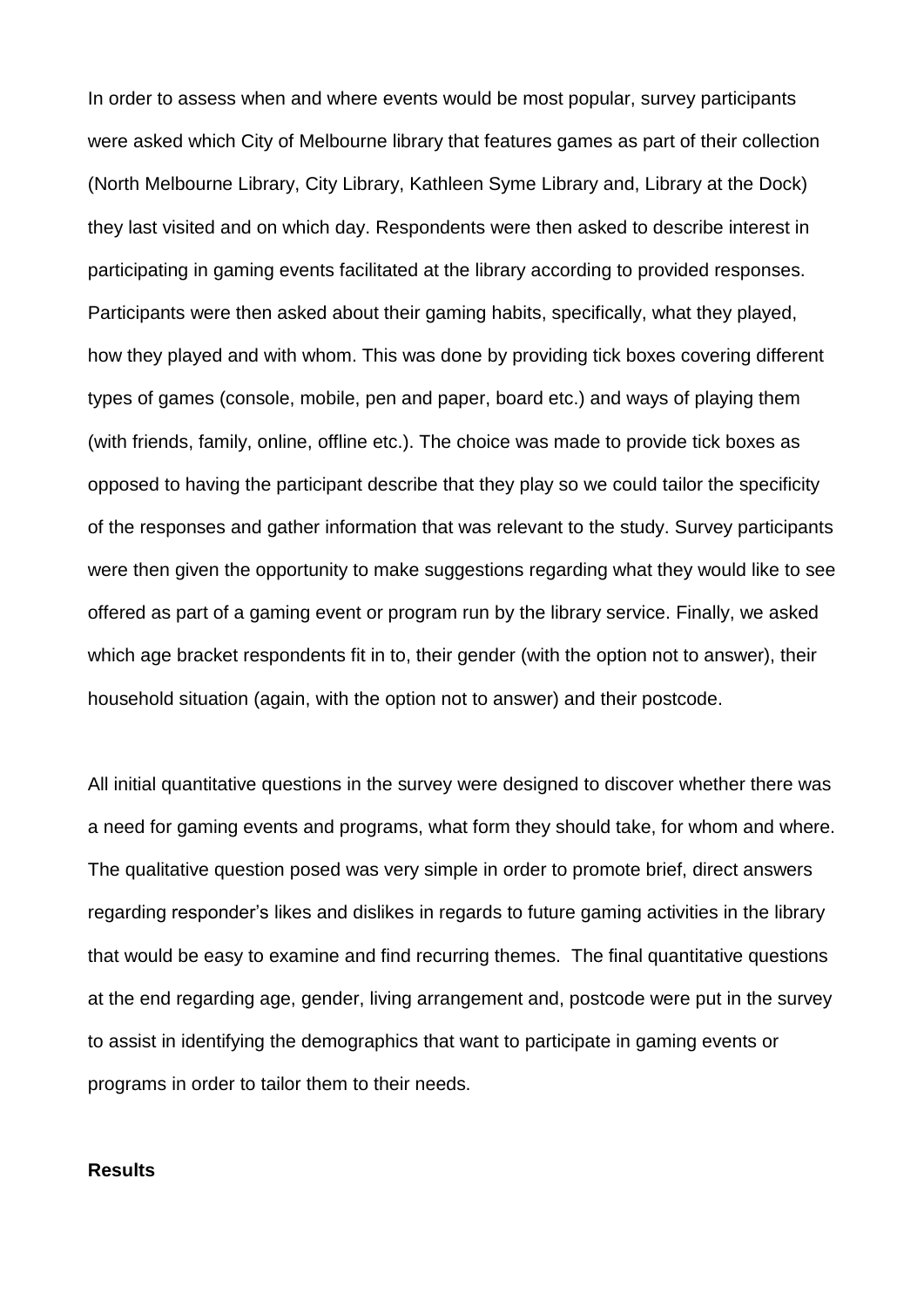The following results are taken from 30 surveys voluntarily completed by patrons over the period between December 2015 to March 2016. Respondents answers will be expressed as a whole number total or, where appropriate, as a percentage of the total number of completed surveys to one decimal point. Any unanswered questions be counted as 'prefer not to answer' if that is an option otherwise they will not count towards to totals for that question however all surveys submitted will be considered as complete since all questions were considered optional since they may not have been relevant to the respondent's background or interests.

# **Table 1.**

|                                                 | <b>Sunda</b><br>y | <b>Monda</b><br>y | <b>Tuesda</b><br>y | Wednesd<br>ay | <b>Thursd</b><br>ay | <b>Frida</b><br>y | <b>Saturd</b><br>ay | <b>Tot</b><br>al |
|-------------------------------------------------|-------------------|-------------------|--------------------|---------------|---------------------|-------------------|---------------------|------------------|
| <b>City</b><br>Library                          | $\overline{0}$    | $\overline{2}$    | 3                  | 3             | 6                   | 4                 | 0                   | 15               |
| Library<br>at the<br><b>Dock</b>                | $\overline{0}$    | 1                 | $\overline{0}$     | 1             | 1                   | $\Omega$          | $\overline{0}$      | 3                |
| <b>North</b><br><b>Melbour</b><br>ne<br>Library | $\Omega$          |                   | 1                  | ◢             | $\overline{0}$      |                   | 0                   | 4                |
| <b>Kathleen</b><br><b>Syme</b><br>Library       | $\overline{0}$    | 1                 | $\overline{2}$     | 3             | $\overline{0}$      | 1                 | $\overline{2}$      | 9                |
| <b>Total</b>                                    | 0                 | 5                 | 6                  | 8             | 7                   | 3                 | $\overline{2}$      |                  |

*Which library are you at today?*

The results of the first question as outlined in Table 1 make it apparent that some respondents selected more than one day that they were at the library which means we cannot accurately express the most popular day or library by as a percentage. The totals reveal the the most popular library for respondents is City Library, followed by Kathleen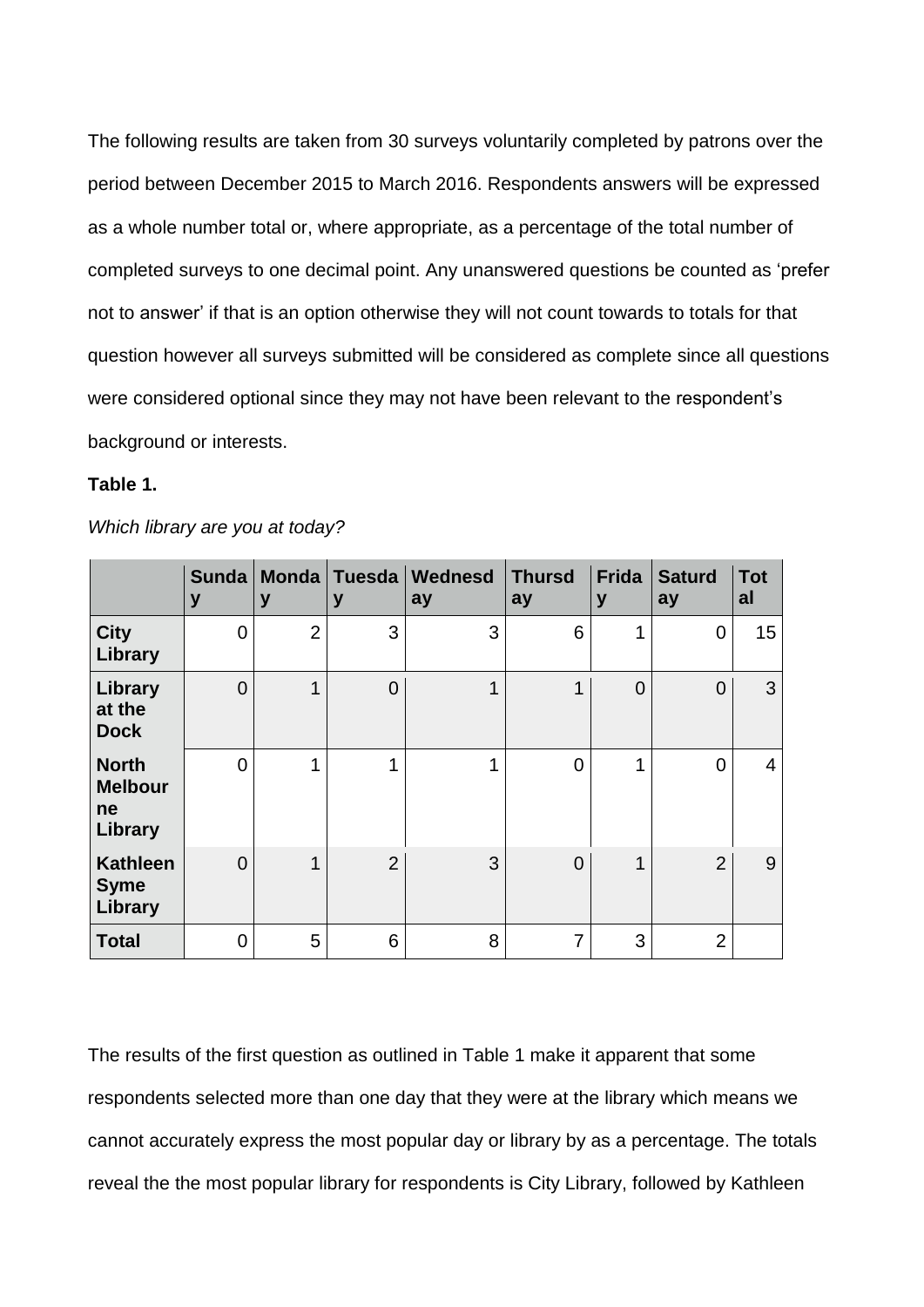Syme Library, North Melbourne Library and, finally, Library at the Dock. The most popular

day for visiting the library was Wednesday followed by Thursday, Tuesday, Monday,

Friday, Saturday and, Sunday.

# **Table 2.**

*Would you be interested in participating in gaming events facilitated by the City of*

*Melbourne at our libraries?*

| Yes, great way to meet others and<br>learn gaming tips  | 1<br>6         |
|---------------------------------------------------------|----------------|
| Yes, but only with friends/people I<br>already know     | 4              |
| Not sure. I'd have to know a bit more<br>about it first | 3              |
| Not sure, but probably not                              | $\overline{2}$ |
| No, I already have enough gaming<br>options             | 1              |
| No, gaming does not appeal to me at<br>all              | 1              |
| Other (please tell us)                                  |                |

When asked to express their interest in gaming events facilitated by and at City of Melbourne Libraries (Table 2) according to the scale, 53.3% thought it was a great way to meet others and learn about gaming,13.3% only wanted to participate with people they knew,10% wanted to know more, 6.7% were doubtful and, 6.6% were not interested at all.10% of respondents either gave no answer or, in the case of one, selected 'Other' and then gave no further information.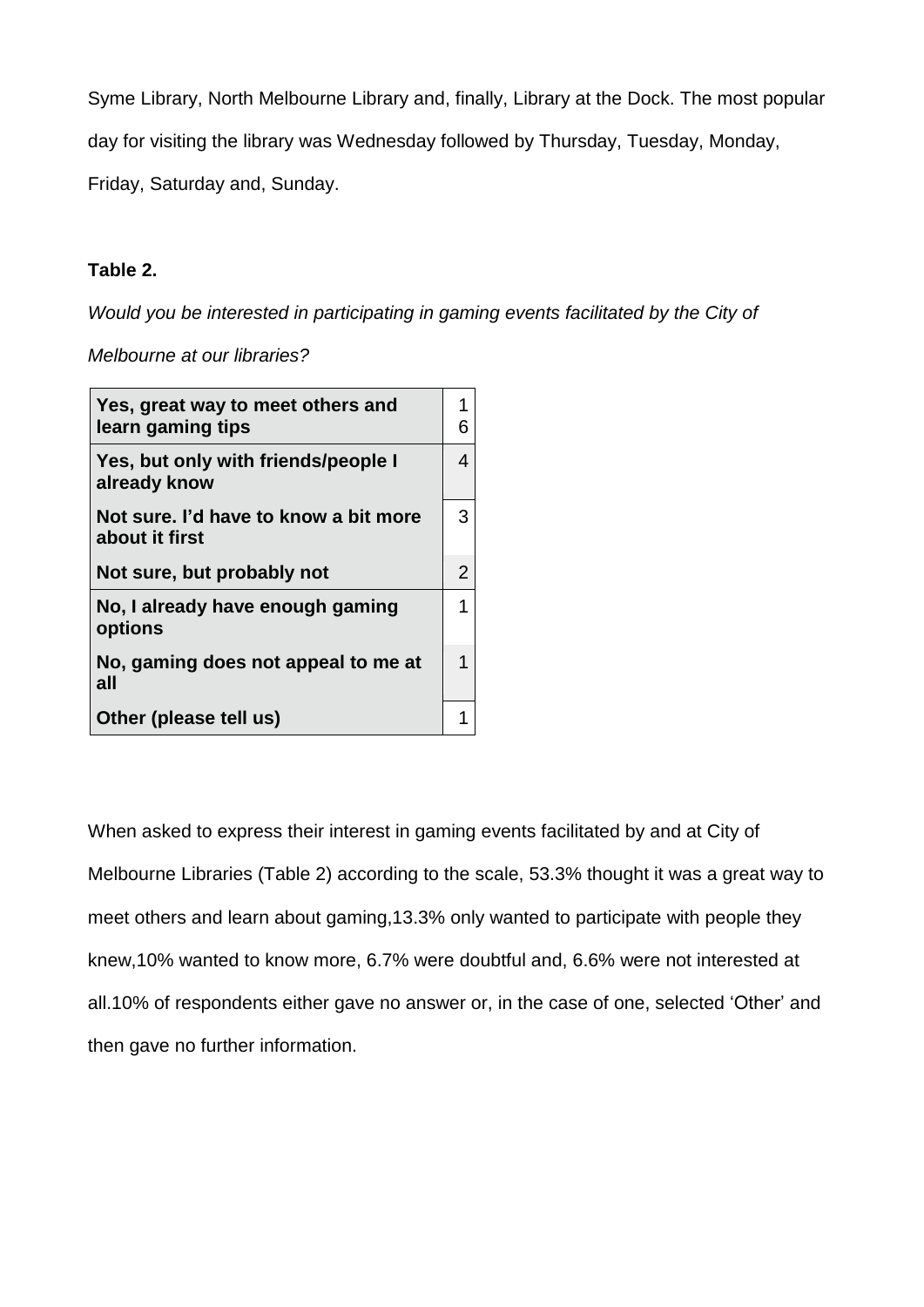# **Table 3.**

*Which of the following game-types do you play as a leisure activity? Please tick the 'how often' and 'with who' boxes that best describes you. If you don't play any of these games,*

*just leave it blank and go to the next question.*

|                                                                                                 | <b>Play</b><br>Regula<br>rly | Only<br><b>Rarel</b><br>y | <b>Have</b><br>playe<br>d but<br>don't<br>anym<br>ore | On<br>my<br>own<br>onlin<br>$\mathbf e$ | On<br>my<br>own<br>offlin<br>$\mathbf e$ | <b>With</b><br>friends<br>/family<br>remote<br>ly/onli<br>ne | <b>With</b><br>strang<br>ers<br>remote<br>ly/onlin<br>$\mathbf e$ | <b>With</b><br>friend<br>s/famil<br>y in<br>perso<br>$\mathsf{n}$ | In person<br>with<br>organise<br>d gaming<br>groups/c<br>ommuniti<br>es |
|-------------------------------------------------------------------------------------------------|------------------------------|---------------------------|-------------------------------------------------------|-----------------------------------------|------------------------------------------|--------------------------------------------------------------|-------------------------------------------------------------------|-------------------------------------------------------------------|-------------------------------------------------------------------------|
| <b>Console</b><br>based<br>(PS4,<br><b>Xbox</b><br>One etc.)                                    | 9                            | 10                        | $\overline{2}$                                        | 3                                       | 9                                        | $\overline{2}$                                               | 4                                                                 | 10                                                                | 0                                                                       |
| <b>PC</b><br><b>Based</b>                                                                       | 12                           | $\overline{4}$            | 6                                                     | $\overline{4}$                          | 8                                        | 3                                                            | $\mathbf{1}$                                                      | $\mathbf{1}$                                                      | $\mathbf 0$                                                             |
| App<br>based<br>(on<br>mobile<br>phone,<br>iPod<br>touch,<br>tablet<br>etc.)                    | 10                           | 6                         | $\overline{4}$                                        | 8                                       | 8                                        | $\overline{2}$                                               | $\overline{2}$                                                    | $\mathbf{1}$                                                      | 0                                                                       |
| <b>Handhel</b><br>$\mathbf d$<br>console<br>(such as<br>PS Vita,<br><b>Nintendo</b><br>DS etc.) | 3                            | $\overline{7}$            | 6                                                     | 1                                       | $\overline{7}$                           | 1                                                            | $\overline{2}$                                                    | $\overline{2}$                                                    | $\mathbf{1}$                                                            |
| <b>Tabletop</b><br>or board<br>games<br>(Catan,<br><b>Monopol</b><br>у,<br>Warham<br>mer etc.)  | 10                           | $\overline{7}$            | 1                                                     | $\mathbf 0$                             | $\overline{0}$                           | 1                                                            | $\overline{2}$                                                    | 19                                                                | 3                                                                       |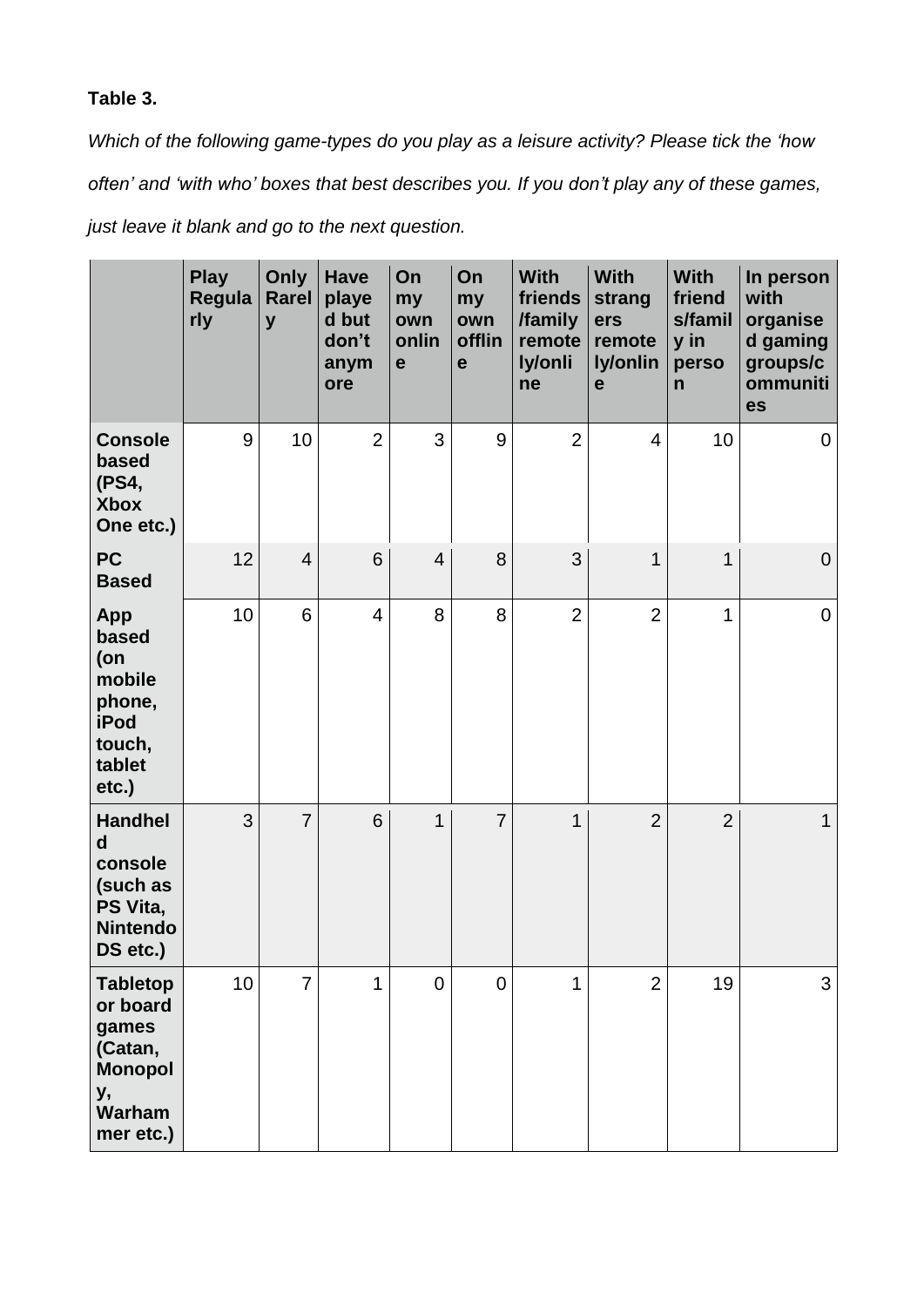|                                                                                               | <b>Play</b><br>Regula<br>rly | Only<br><b>Rarel</b><br>y | <b>Have</b><br>playe<br>d but<br>don't<br>anym<br>ore | On<br>my<br>own<br>onlin<br>e | On<br>my<br>own<br>offlin<br>$\mathbf e$ | <b>With</b><br>friends<br>/family<br>remote<br>ly/onli<br>ne | <b>With</b><br>strang<br>ers<br>remote<br>ly/onlin<br>e | <b>With</b><br>friend<br>s/famil<br>y in<br>perso<br>$\mathsf{n}$ | In person<br>with<br>organise<br>d gaming<br>groups/c<br>ommuniti<br>es |
|-----------------------------------------------------------------------------------------------|------------------------------|---------------------------|-------------------------------------------------------|-------------------------------|------------------------------------------|--------------------------------------------------------------|---------------------------------------------------------|-------------------------------------------------------------------|-------------------------------------------------------------------------|
| Pen and<br>paper<br>(Dungeo<br>ns and<br><b>Dragons</b><br>$etc.$ )                           | 3                            | 1                         | $\overline{7}$                                        | $\overline{0}$                | $\overline{0}$                           | 1                                                            | 1                                                       | 9                                                                 | $\overline{2}$                                                          |
| <b>Card or</b><br>tile<br>based<br>(Pokémo<br>n, Magic<br>the<br><b>Gatherin</b><br>$g$ etc.) | $\overline{2}$               | 5                         | 6                                                     | $\overline{0}$                | 1                                        | 1                                                            | 1                                                       | 10                                                                | $\mathbf{1}$                                                            |

Regarding results of the question as outlined in Table 3, the most useful way to interpret the data for this paper is to examine the percentage that play or have played each type of game, the way they play them and with whom. Of the 30 respondents 70% play or have played video games on consoles of some description (Playstation, Xbox, Wii/U etc.), 73.3% on personal computers (PC), 66.7% as apps on a device (smartphone, tablet device, Facebook etc.) and, 53.3% on handheld video game consoles (Gameboy, Playstation Vita etc.). As for analogue game formats (although some may utilise some digital elements) 60% play or played some form of tabletop or board game, 36.7% participate or participated in a pen and paper role playing game (RPG) format (Dungeons and Dragons, Pathfinder etc.) and, 43.3% currently or previously played a card or tile based game (Magic the Gathering, Netrunner etc.).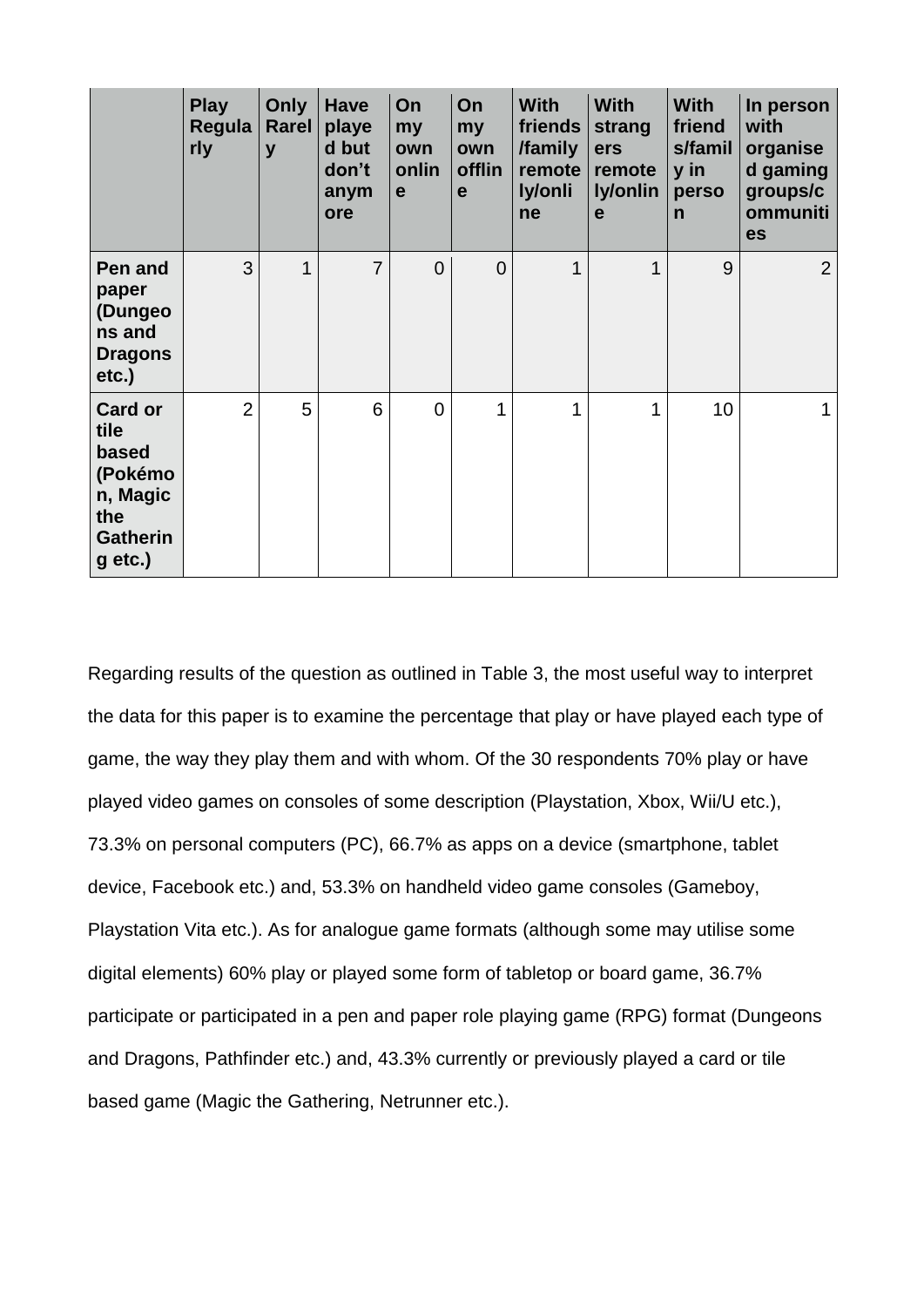Regarding who respondents play with, these findings are significant to this study as 'with friends/family in person' was selected by more people than any other option when asked with whom they played different games with. This means that the largest group of respondents were those who enjoy playing with others. This provides justification for the provision of gaming events and ongoing programs at those libraries that received the highest amount of feedback within the library service as there are patrons who legitimately enjoy engaging with others through gaming, much like patrons do through book clubs. If a library offers ongoing programs based around reading for recreation due to community interest, then based on these results shouldn't gaming groups be offered for the same reason?

The only question which required patrons to enter their own answer 'Do you have any ideas or suggestions about what you'd like to see included or not included in gaming events facilitated by the City of Melbourne at our libraries?' was answered by 17 survey participants. Ten of the responses detailed the type of games that the respondents would like to see made available, each response varied regarding which games they would like but all requested a greater number. The remaining seven responses detailed the ways in which respondents would like to see games presented and played in the library including three offers to run ongoing gaming programs, two other completed answers requested that any programs be limited to different age groups in order to make it more likely to attract participants (e.g. a 25 year old isn't going to want to regularly play with a 10 year old).

Table 4.

*Age*

| Under 15 |  |
|----------|--|
| 16 to 18 |  |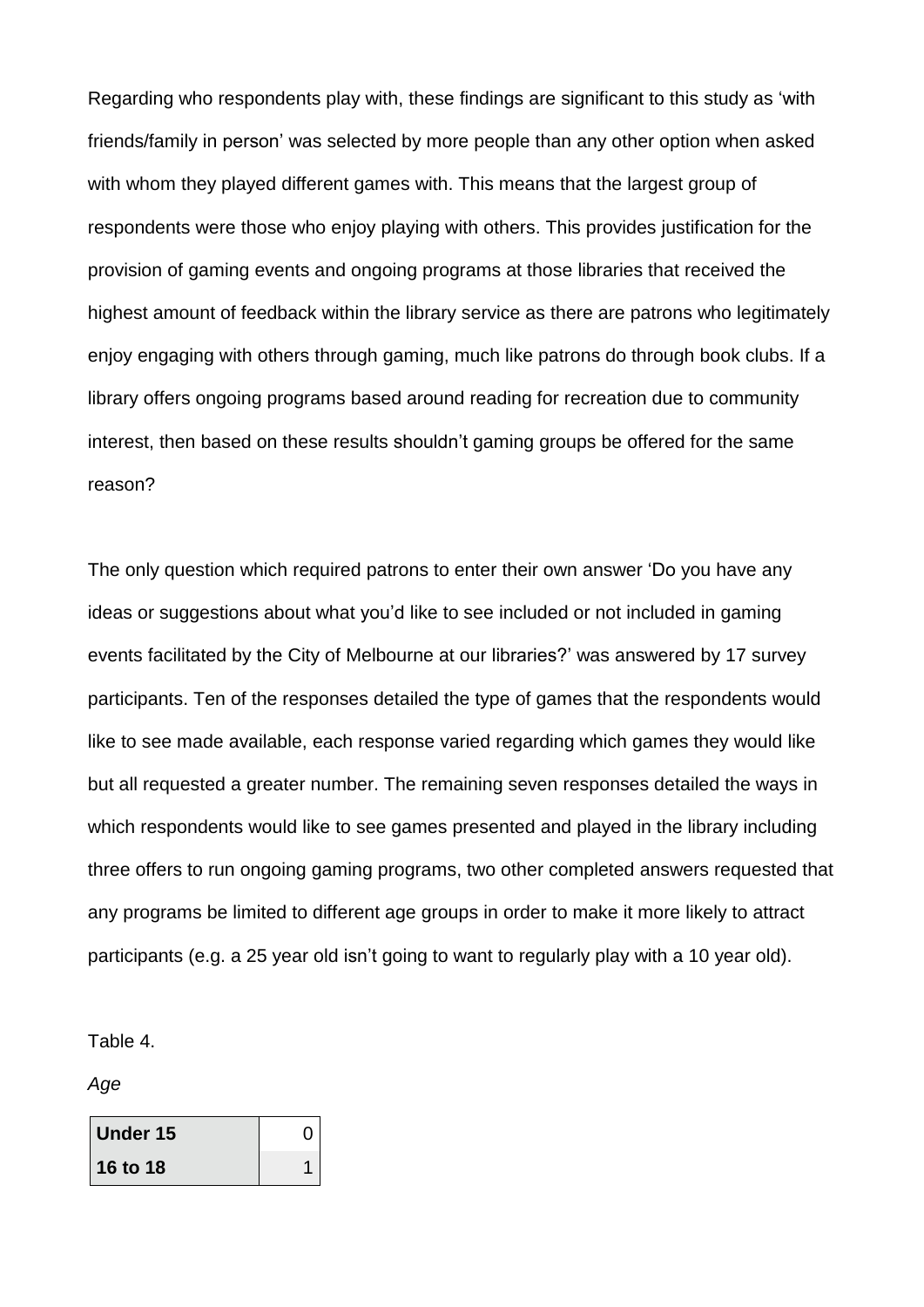| 19 to 24                | 5  |
|-------------------------|----|
| 25 to 34                | 11 |
| 35 to 44                | 5  |
| 45 to 64                |    |
| 65 and over             |    |
| Prefer not to<br>answer |    |

According the results presented in Table 4, a large majority of the respondents fell between the 25 to 34 age bracket, placing them in both the Young Adult and Reader Development teams' target age for this library service. This being the case any programs targeting this age bracket would either need to be operated as a joint venture, split between the two teams (Young Adult targeting 19 to 30 and Reader Development the 30 to 44) or with one team taking over and including patrons a little out of their normal target age range. Four patrons that answered the survey did not choose an age bracket.

Table 5.

*Gender*

| Male                    | 13 |
|-------------------------|----|
| <b>Female</b>           | 11 |
| Prefer not to<br>answer |    |

Table 5 shows that 25 respondents indicated their gender. Of these 43.3% were male, 37.7% were female and 3.3% preferred not answer however. If we count the five patrons that didn't answer in the prefer not to option that number becomes 16.7%.

Table 6.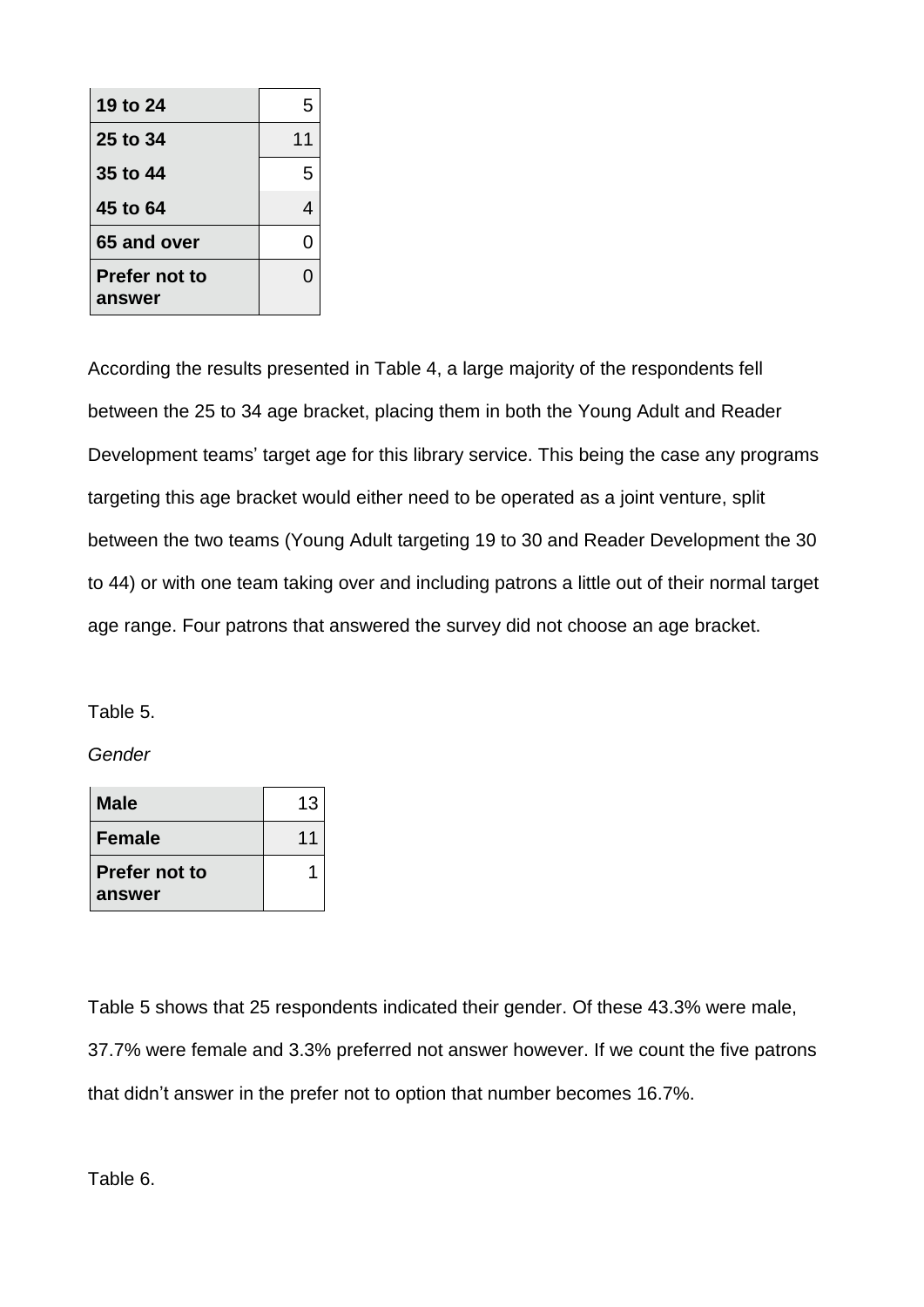*Household situation, I live:*

| At home, with parents               | 5  |
|-------------------------------------|----|
| <b>Alone</b>                        | 3  |
| <b>Share house, with</b><br>friends | 2  |
| Single parent, with<br>child/ren    |    |
| With partner, with<br>child/ren     | 5  |
| With partner, no<br>child/ren       | 10 |
| <b>Prefer not to answer</b>         |    |

A majority of respondents live with their partner without children, followed by at home with parents or with partner and children.

# **Discussion**

When creating the survey, the decision was made to keep instruction brief in order to make the survey as short as possible and approachable for all ages to maximise participation. The question regarding what respondents played, how and, with whom could have been broken down in to separate sections however the hardcopy of the survey was already three pages and it was felt that making it any longer would make it too large. Overall the survey itself provided data that would be useful for examining the gaming habits of the community served by the library service and to make the case for or against gaming events and programs within its branches. However, changes would need to be made to the questions and how the survey is conducted if those conducting the survey wanted more in depth information regarding patron's gaming habits.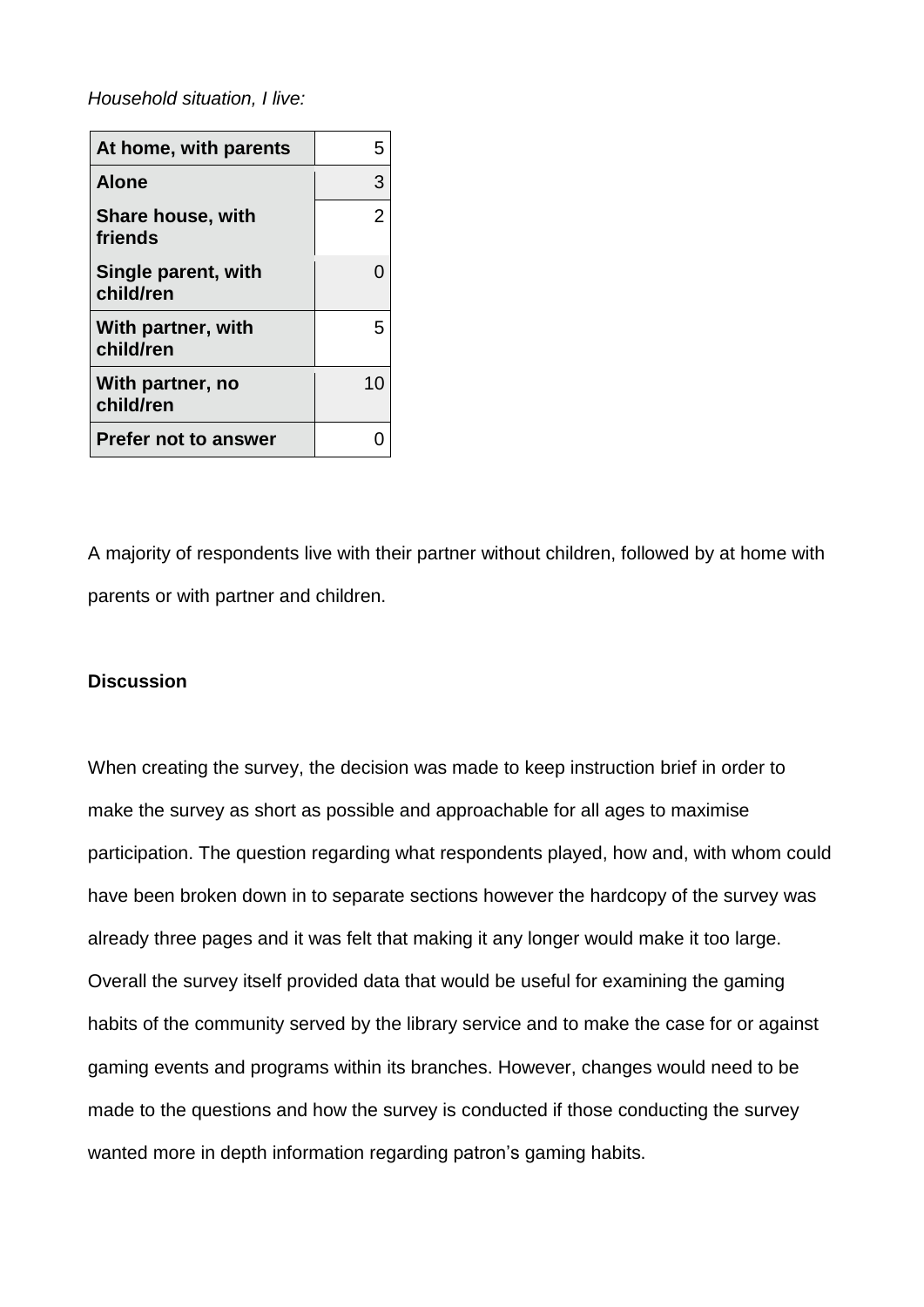The first question asked of survey participants, 'Which library are you at today?' allowed us to judge which days would be best to run any gaming programs. Wednesday had the most visitors so this would be the best day to schedule any ongoing programs. Friday, Saturday and, Sunday would be the worst days to schedule any ongoing programs due to the lack of gaming visitors. The most popular library was City Library making this the obvious choice for hosting any programs or events however Kathleen Syme Library may also be appropriate as it was the second most popular and is close to City Library and both of them are connected by public transport. Choosing an appropriate library for a pilot program would be important in this case due to the low number of responses considering the Melbourne Library Service's large number of patrons and the relatively few that responded to the questionnaire. Choosing the right location for ongoing programs may encourage participation amongst those patrons that did not fill out a survey and demonstrate the need for programs outside of the pilot location. Obviously these findings are specific to this Library Service, however it demonstrates the reasoning behind running programs and events on more popular days. Another thing to consider is that weekdays may not be appropriate for running all day events as the target audience may be at work or school.

The second question regarding what games respondents play, how often, how they play them and with whom was intended to provide mainly qualitative data to help the library service assess what types of games people are likely to play together at events and programs. According to the responses, the most popular way for respondents to game with other people included using console games, board games, card or tile based games and, pen and RPGs. That console gaming was the only type of electronic gaming that was really popular for playing in person with others (the next popular being handheld consoles with three respondents indicating they play with others) comes as no surprise. Since their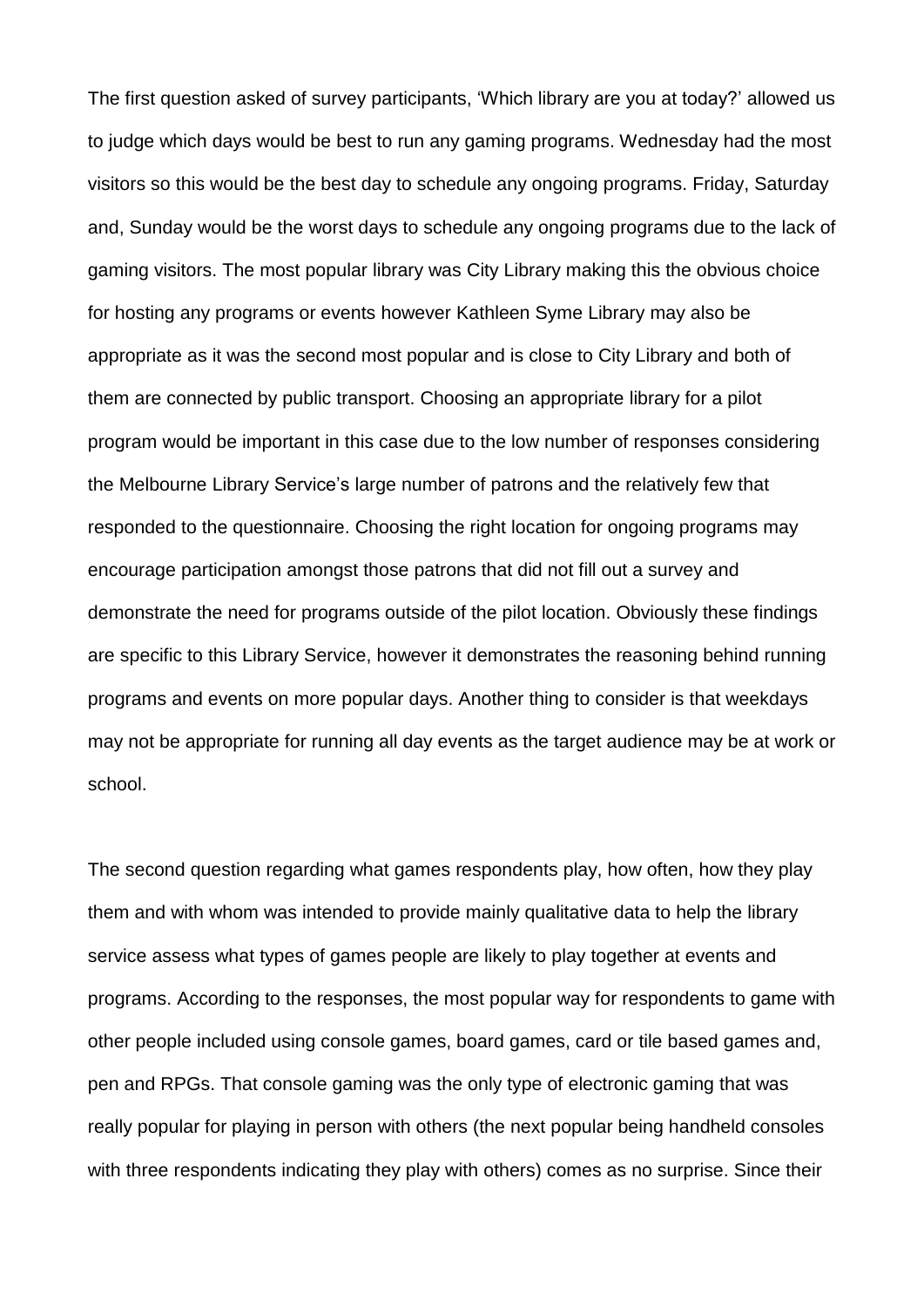inception, gaming consoles such as the early 'Pong' machines have been designed with multiplayer options in mind. It is only with the most recent console generations (PlayStation 4, Xbox One etc.) that local multiplayer options have been leapfrogged by a focus on online multiplayer options. The popularity of playing board, card and tile and pen and paper RPGs comes as no surprise as almost all of these games are designed to be played with others (Settlers of Catan, Carcassonne, Dungeons and Dragons and Magic: the Gathering amongst others).

The question asking for respondents' suggestions yielded many ideas for types of games that the library should buy in order to engage the general public. This provided further ideas for how ongoing groups should be run and offers to run these groups. Many of the suggestions received from the public were helpful, providing the library service with insights regarding what types of games respondents would like to see more of in their libraries. Finding that some respondents were enthusiastic enough about ongoing programs that they would offer to run them shows that there is definitely enthusiasm for the library to host these types of activities. Running any such program would go through a period of trial and error regarding the level of library involvement. The suggestions offered by respondents regarding how they would like to see them run would hopefully limit this and any disruptions to patrons who chose to participate.

The final questions regarding age, gender and household situation were included in order to gather quantitative data about the respondents to help the library service understand the audience that wants gaming events and programs made available. The largest age group was between the ages of 25 and 34 with 11 respondents followed by 19 to 24 and, 35 to 44 with five respondents. This was surprising as the assumption was made that many of the patrons that would take the survey would be of school age simply based on informal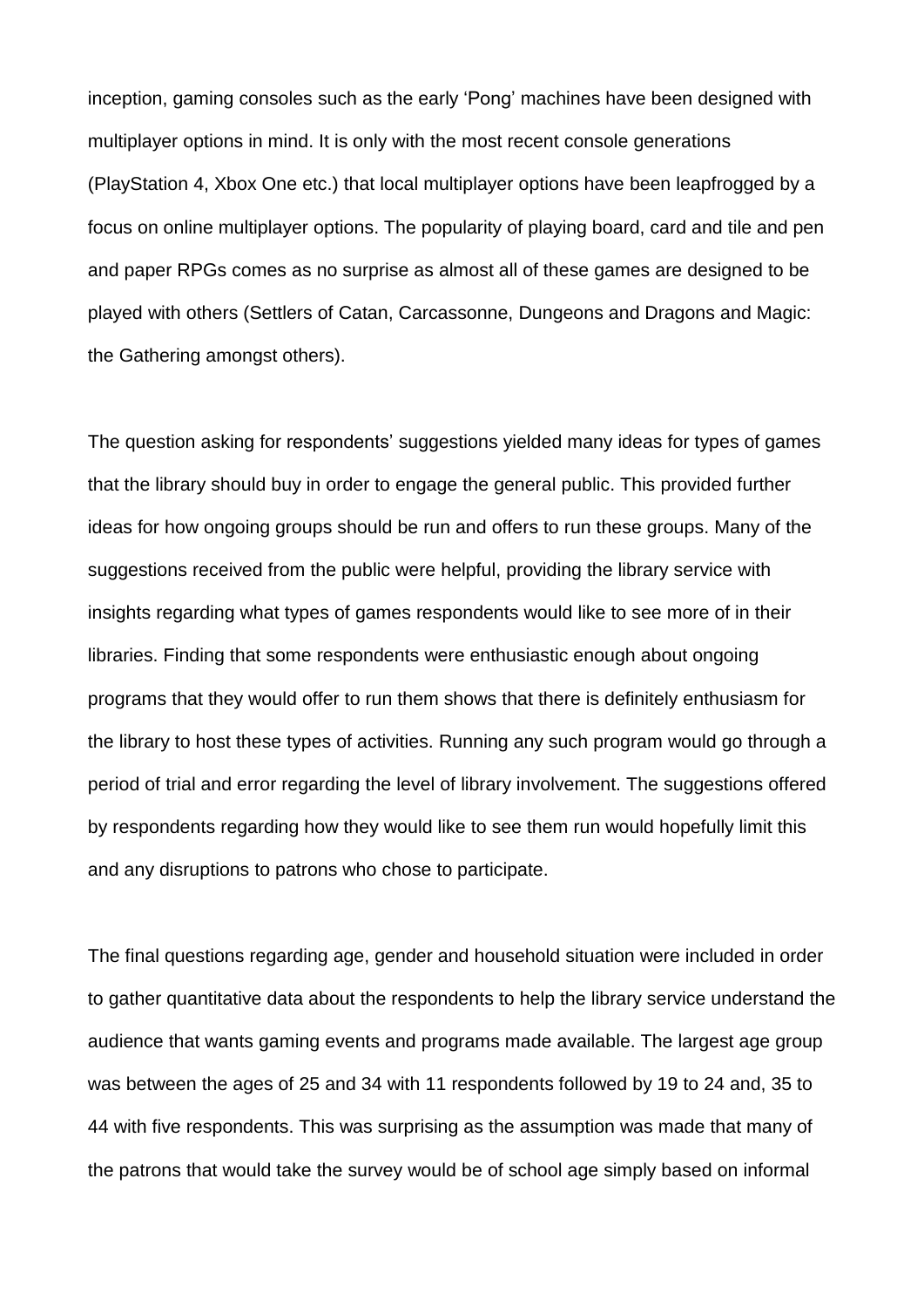observations of the demographic interacting with the available gaming services in the libraries where the survey was available. This assumption also led to a surprise at the household situation of respondents with a majority (10) living with their partners and no children followed by those living at home and, those living with their partner and child/ren (5 each). The only result that wasn't really all that surprising was the gender split between male and female respondents, with research showing that a majority of gamers identify as female ('52% of gamers are women – but the industry doesn't know it', 2014).

Based on the responses to the surveys the ages that would be the most receptive to ongoing gaming programs fall between 19 and 44. Taking in to account the way different age brackets are split between different departments within this library service, any ongoing and gaming programs would be most effective in engagement if run by the Young Adult Services team who cover programs and events for patrons aged between 15 and 30. Based on the feedback from survey respondents regarding how they would like programs run, ongoing programs should target patrons between the ages of 19 and 30 in order to minimise age disparity. Once programs are running this can be evaluated and, based on interest from patrons in other age groups, new programs could be started by other teams within the library service. Any special gaming events run by this library service would benefit from targeting a range of groups with age appropriate activities catering to a variety of gaming preferences according to the most popular types console, board and tabletop, card and pen and paper RPG game types.

Through providing ongoing programming to these ages, libraries will also be filling a very important community building role for an interesting, varied demographic. Julie Carbery and Duane Buhrmester found that "friendships reached their peak of significance as suppliers of social provisions during late adolescence, just prior to the point where a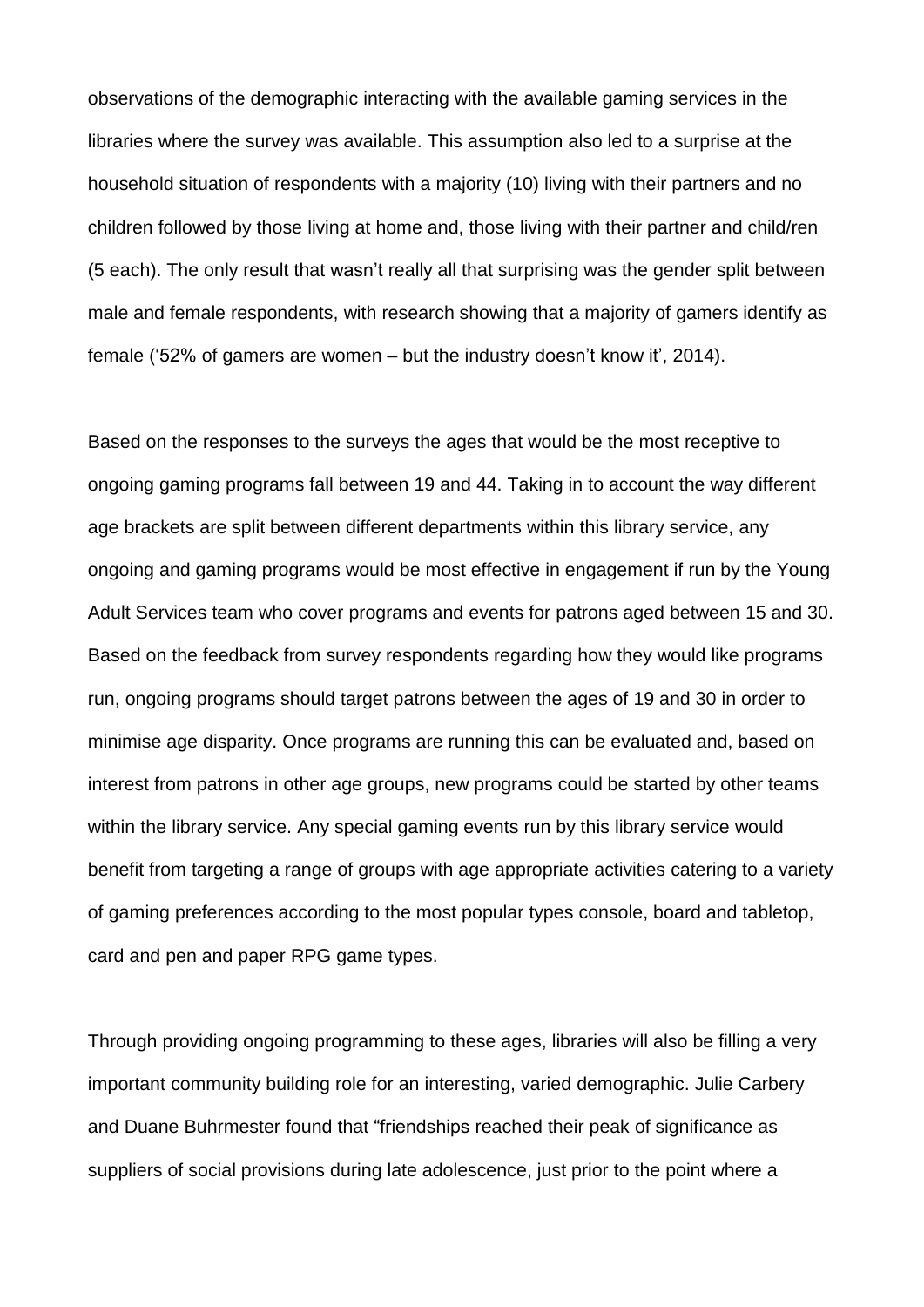majority of subjects became involved in committed romantic relationships" (1998 p. 405). Unfortunately for some, this coincides with leaving school and established social support networks, networks that can be difficult to reestablish in new environments and social situations such as work, TAFE, University and so on. Without these social networks individuals are at risk of loneliness, anxiety, depression and boredom (Hawkley and Cacioppo, 2010) leading to all sorts of ongoing negative social and emotional outcomes. By providing ongoing programming for individuals with similar interests and of a similar age the library engages in community building, "community building refers to activities, practices, and policies that support and foster positive connections among individuals, groups, organizations, neighbourhoods, and geographic and functional communities" (Weil, 1996 p. 482). Community building of this type is important as research has found that

humans acquire their sense of identity and self at least partly from their culture and their relationship with others in their community (Berger & Neuhaus, 1991; Nisbett, 1980). Community, therefore can provide stimulus for individual identity and create a sense of belonging and security. (Weil, 1996 p. 486)

By community building through gaming in the library the library service helps individuals reestablish social networks and make friends in a safe space. The findings of Hawkley and Cacioppo (2010) show that this can be effective in alleviating those feelings of loneliness and isolation that individuals between the ages of 19 and 30 may experience.

While gaming and social interaction may not be immediately linked in some individuals' minds, games allow us to explore social and societal practices and norms as well as helping us to establish social support networks while also facilitating the development of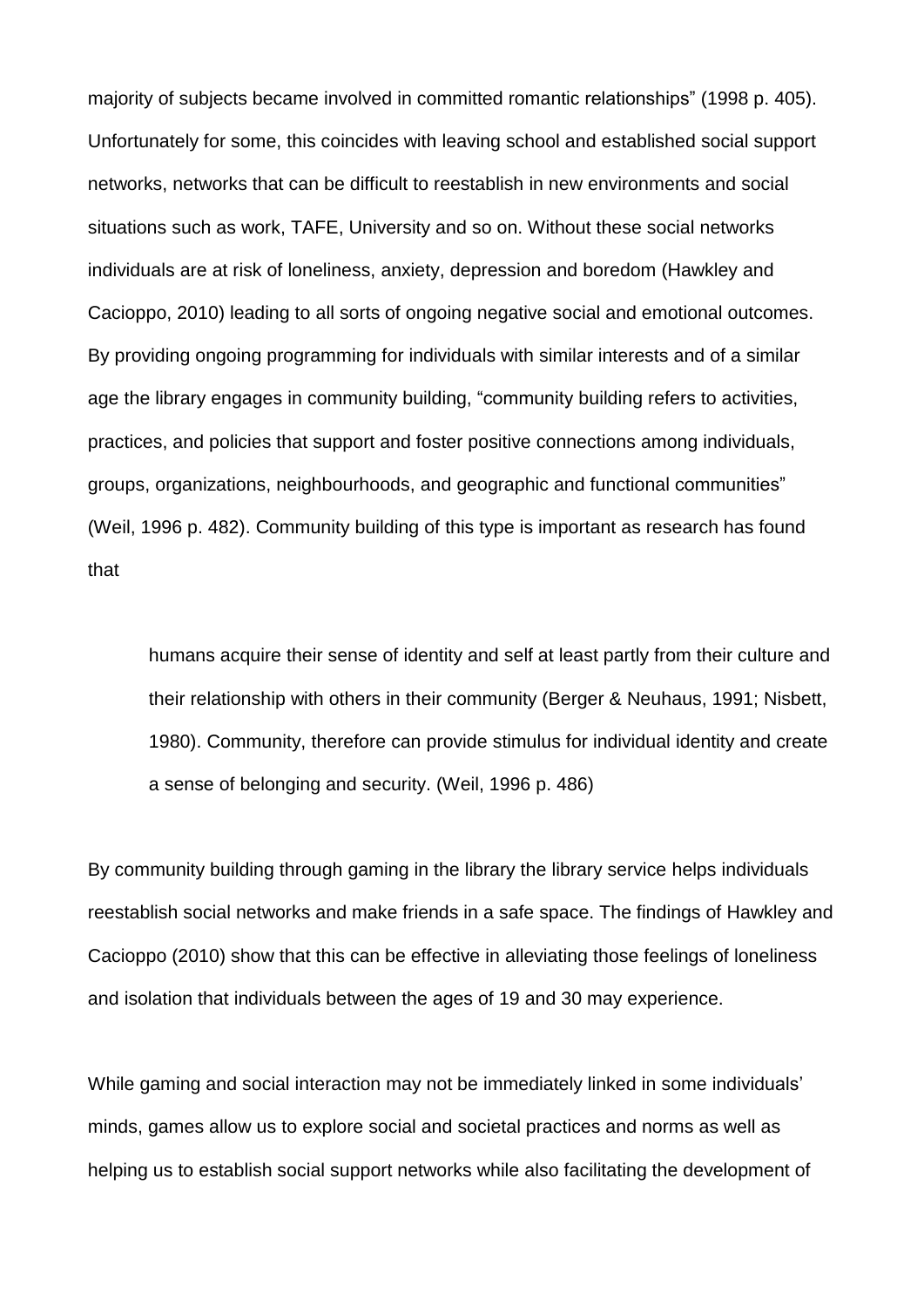communities and culture (Arnseth, 2006). Gaming becomes more than the game, it also becomes the means for a shared experience through which people create and share stories together in safe and supportive environments provided by the library. Librarians must be aware of the sort of community they wish to build and make games available for patrons and choose games that encourage the interactions they wish to facilitate, being aware that "many different types of games exist, focused for example on violent battle, problem-solving, role-playing, story telling, strategy, or socializing. Likewise many types of communities exist: they can be aggressive, welcoming, guarded, collaborative or competitive. (Ruggles et al., 2005 p. 11).The easiest way to gain knowledge and understanding of the games they are making available being through finding information online, speaking to other gamers or simply playing the games themselves.

In order to effectively build gaming communities within the library to help support the social and recreational outcomes discussed, the library service in which the survey was conducted should run two separate programs. This would maximise outcomes and engagement among interested patrons and community members. The first would consist of board games and local multiplayer games on consoles, based on the popularity of the two formats in the survey. Both of these formats are suited to having multiple games going on in reasonably close proximity to one another, each game that would be occurring would be self-contained and consist of anywhere between two and four people (possibly more depending on the board or video game). This means that multiple games can be played at the same time in the two most popular formats (console and, tabletop or board games) and allow the group to expand by adding more games as/if participation increases.

The second would consist of participants in a pen and paper RPG game, the third most popular format of any significance in the survey, of a format (Dungeons and Dragons,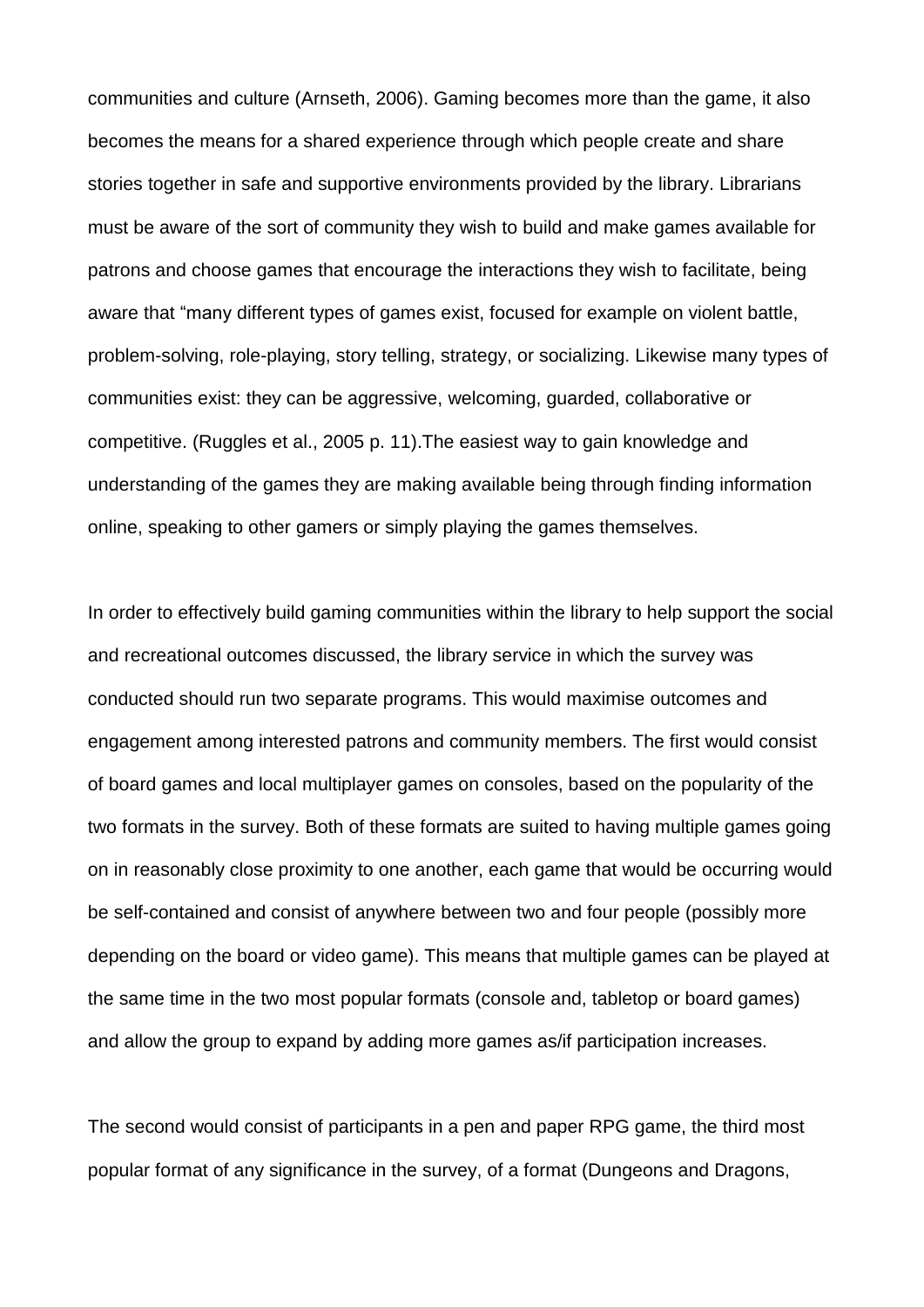Pathfinder etc.) decided on by participants and dependent on the availability of a Dungeon Master to run the sessions (a Dungeon Master being a story teller who facilitates play, narrates the game and plays as the hostile environment against which players must battle). The intense nature of pen and paper RPG games, with participants required to listen to the Dungeon Master and work together overcome in game obstacles placed in their path while also role playing as characters they have developed themselves. This requires a quiet space where games can operate without any distractions, such as a meeting room within the library. If any further groups would like to run games at the same time they would require separate spaces so the two groups do not distract or interfere with each other. In the case of special events, board games and console games could be easily run while pen and paper RPG demonstrations could be watched by curious patrons or dungeon masters could facilitate short adventure modules with pre made characters for participants to role play as and get a feel for the game.

#### **Conclusion**

The role of games in community building in urban public libraries is one of facilitation, the games facilitate conversation and shared experiences that lead to relationships, social engagement and the development of communities of shared interest. In order to achieve this, libraries first need to understand the patrons they would be delivering gaming programs and events to in order to tailor these to the demographics wants and needs. From there it is the role of the library service to provide safe spaces in which programs and events can take place and the librarian to provide the means through which positive relationships can be built by participants and an inclusive, supportive community is built.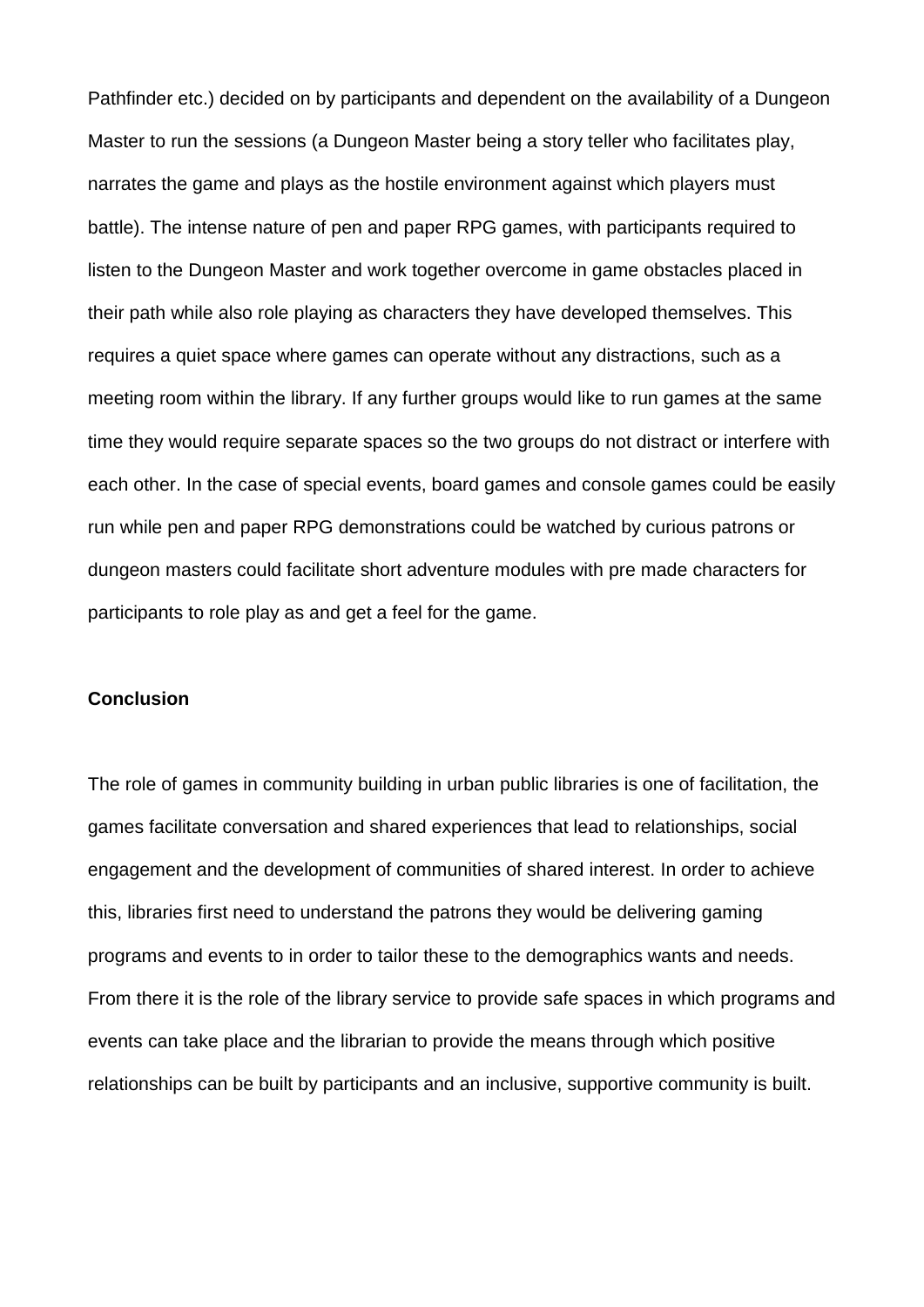Gaming in libraries is still gaining a foothold in Australia and will benefit from further penetration in to library culture as well as careful examination of the effects it has on engagement and community building amongst patrons. In order to evaluate the effectiveness of the gaming programs discussed in building the type of community amongst the identified demographic, ongoing study will be required once a pilot program was up and running. A small initial program would be required due to the small number of patrons as a percentage of the overall Library Service membership that participated, with benchmarks to be met within a period of time to be negotiated with management. In addition to this, there could be great benefit in modifying the survey that was provided to patrons and having patrons answering with help from a librarian in order to increase the accuracy of the data gathered and the number of patrons participating in the data gathering exercise.

**Appendix 1**

# **GAME PLAYING YOUR FEEDBACK WILL HELP US** *POWER-UP* **TO THE NEXT LEVEL!**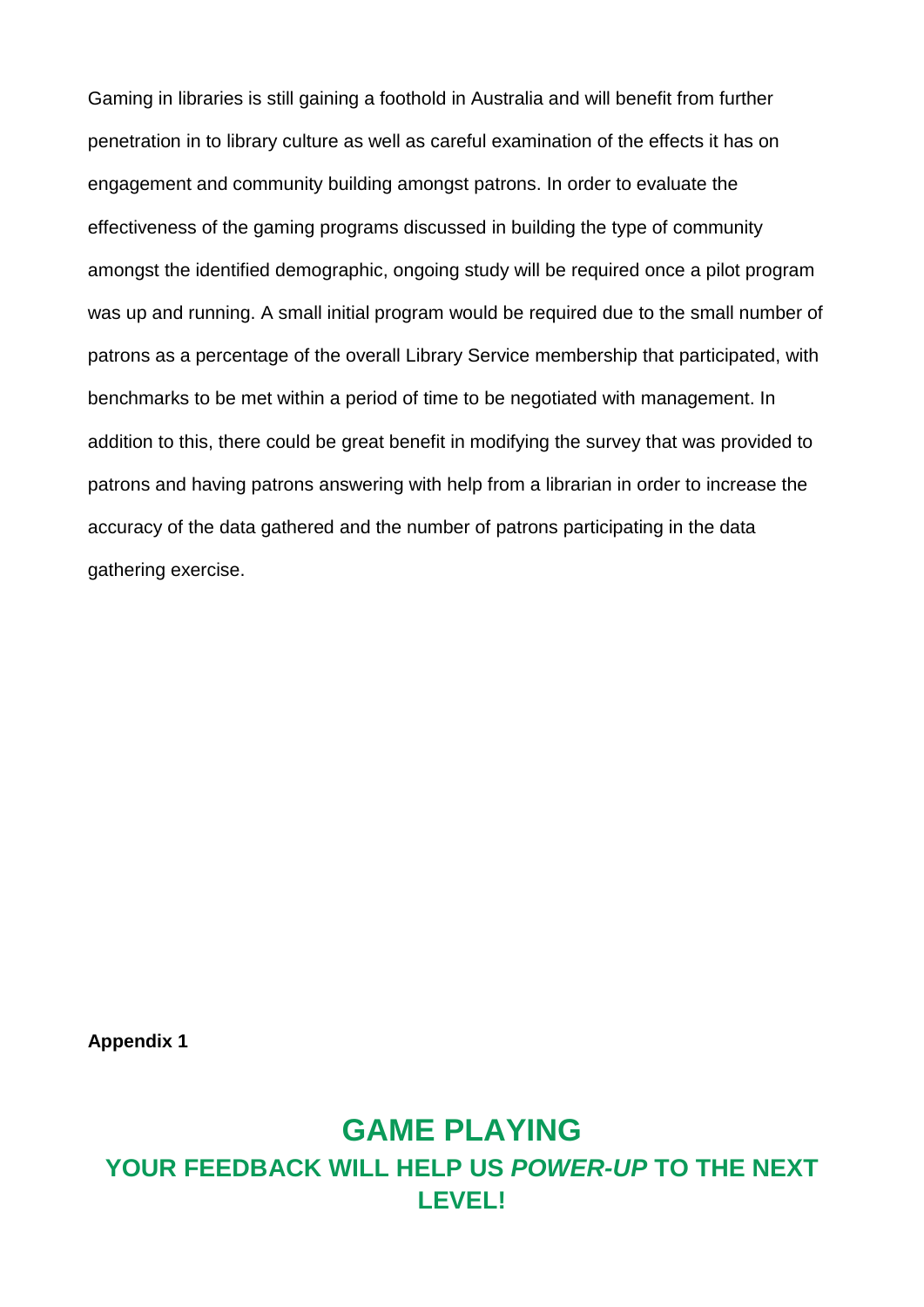#### **Introduction**

The City of Melbourne is constantly looking at ways to make your city even more exciting and liveable than it already is. We are interested in your 'habits' and opinion in relation to all things gaming.

Please fill out this survey and drop it in a feedback box to provide us with what really matters – your thoughts and ideas!

#### **Even if you don't consider yourself a** *gamer***, we'd still love to hear from you.**

Please tick the most appropriate response/ box to you or write your response where requested. For any questions about this survey that community hub/ library staff are unable to answer, please call Ben Manolas on: 9658 7302.

| Permission to proceed.<br>No questions in this survey ask for any sensitive information, but we need to make sure that you're either old<br>enough to complete it by yourself or that you have permission from your parents of guardian to complete it.<br>Please tick one of the boxes. |                                                                                                                      |                 |                                   |  |                                   |  |
|------------------------------------------------------------------------------------------------------------------------------------------------------------------------------------------------------------------------------------------------------------------------------------------|----------------------------------------------------------------------------------------------------------------------|-----------------|-----------------------------------|--|-----------------------------------|--|
| I am 15 years of age or older                                                                                                                                                                                                                                                            | I am under 15 years of age, but have permission from my<br>parent/guardian/responsible adult to complete this survey |                 |                                   |  |                                   |  |
|                                                                                                                                                                                                                                                                                          |                                                                                                                      |                 |                                   |  |                                   |  |
| 1.<br>Which library are you at today?<br>Please write in the day and approximate time                                                                                                                                                                                                    |                                                                                                                      | Morning<br>(AM) | Time of day:<br>Afternoon<br>(PM) |  | Day of the week<br>(please write) |  |
| Kathleen Syme Library and Community Centre (Carlton)                                                                                                                                                                                                                                     |                                                                                                                      |                 |                                   |  |                                   |  |
| City Library (Flinders Lane)                                                                                                                                                                                                                                                             |                                                                                                                      |                 |                                   |  |                                   |  |
| North Melbourne Library                                                                                                                                                                                                                                                                  |                                                                                                                      |                 |                                   |  |                                   |  |
| The Dock (Docklands)                                                                                                                                                                                                                                                                     |                                                                                                                      |                 |                                   |  |                                   |  |
| 2.<br>Would you be interested in participating in gaming events facilitated by the City of<br>Melbourne at our community hubs and libraries?                                                                                                                                             |                                                                                                                      |                 |                                   |  |                                   |  |
| Yes, great way to meet others and learn gaming tips                                                                                                                                                                                                                                      |                                                                                                                      |                 |                                   |  |                                   |  |
| Yes, but only with friends/ people I already know                                                                                                                                                                                                                                        |                                                                                                                      |                 |                                   |  |                                   |  |

Not sure. I'd have to know a bit more about it first

No, I already have enough gaming options No, gaming does not appeal to me at all

Not sure, but probably not

Other (please tell us)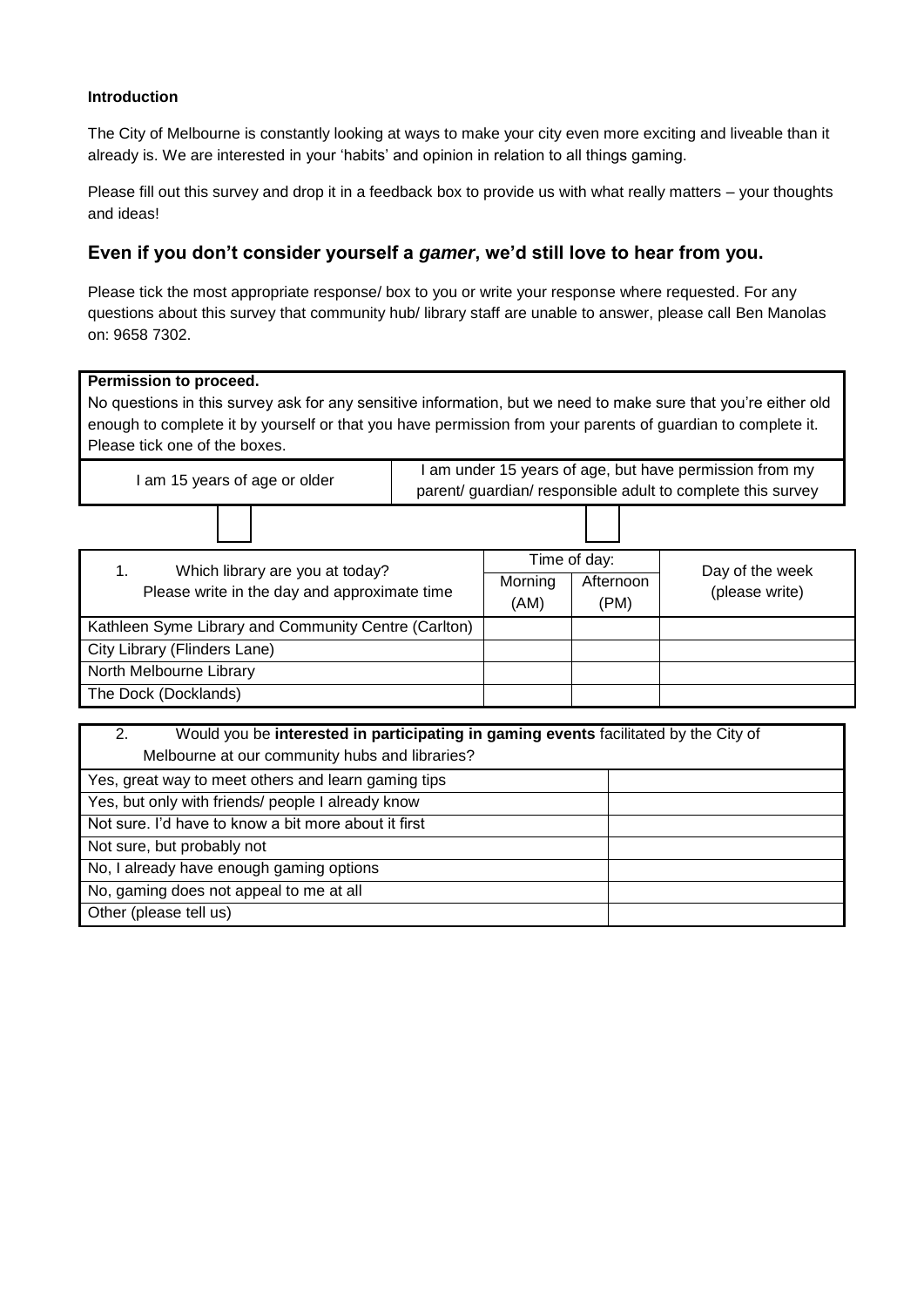| 3.                                                                                                                                                                                        |                   |                |                                         |                        |                         | Firstly, which of the following game-types do you play as a leisure activity?          |                                          |                                            |                                                                    |
|-------------------------------------------------------------------------------------------------------------------------------------------------------------------------------------------|-------------------|----------------|-----------------------------------------|------------------------|-------------------------|----------------------------------------------------------------------------------------|------------------------------------------|--------------------------------------------|--------------------------------------------------------------------|
|                                                                                                                                                                                           |                   |                |                                         |                        |                         | Please tick the 'how often' and 'with who' boxes that best describes you.              |                                          |                                            |                                                                    |
|                                                                                                                                                                                           |                   |                |                                         |                        |                         | If you don't play any of these games, just leave it blank and go to the next question. |                                          |                                            |                                                                    |
|                                                                                                                                                                                           |                   | How often?     |                                         | With who?              |                         |                                                                                        |                                          |                                            |                                                                    |
| Gaming<br>type                                                                                                                                                                            | Play<br>regularly | Only<br>rarely | Have<br>played,<br>but don't<br>anymore | On my<br>own<br>online | On my<br>own<br>offline | With<br>friends/<br>family<br>remotely/<br>online                                      | With<br>strangers<br>remotely/<br>online | With<br>friends/<br>family<br>in<br>person | In person<br>with<br>organised<br>gaming<br>groups/<br>communities |
| <b>Electronic games</b>                                                                                                                                                                   |                   |                |                                         |                        |                         |                                                                                        |                                          |                                            |                                                                    |
| Console<br>based<br>(PS4, Xbox<br>One etc)                                                                                                                                                |                   |                |                                         |                        |                         |                                                                                        |                                          |                                            |                                                                    |
| PC based                                                                                                                                                                                  |                   |                |                                         |                        |                         |                                                                                        |                                          |                                            |                                                                    |
| App based<br>(on mobile<br>phone, iPod<br>touch, tablet<br>etc)<br>Handheld<br>console (such<br>as PS Vista,<br>Nintendo DS)<br>Non electronic games<br>Tabletop or<br><b>Board Games</b> |                   |                |                                         |                        |                         |                                                                                        |                                          |                                            |                                                                    |
| (Catan,<br>Monopoly,<br>Warhammer<br>etc)<br>Pen and<br>paper                                                                                                                             |                   |                |                                         |                        |                         |                                                                                        |                                          |                                            |                                                                    |
| (Dungeons<br>and Dragons<br>etc)<br>Card or tile<br>based                                                                                                                                 |                   |                |                                         |                        |                         |                                                                                        |                                          |                                            |                                                                    |
| (Pokémon,<br>Magic the<br>Gathering<br>etc)                                                                                                                                               |                   |                |                                         |                        |                         |                                                                                        |                                          |                                            |                                                                    |
| Other game<br>type regularly<br>played                                                                                                                                                    | (Please specify): |                |                                         |                        |                         |                                                                                        |                                          |                                            |                                                                    |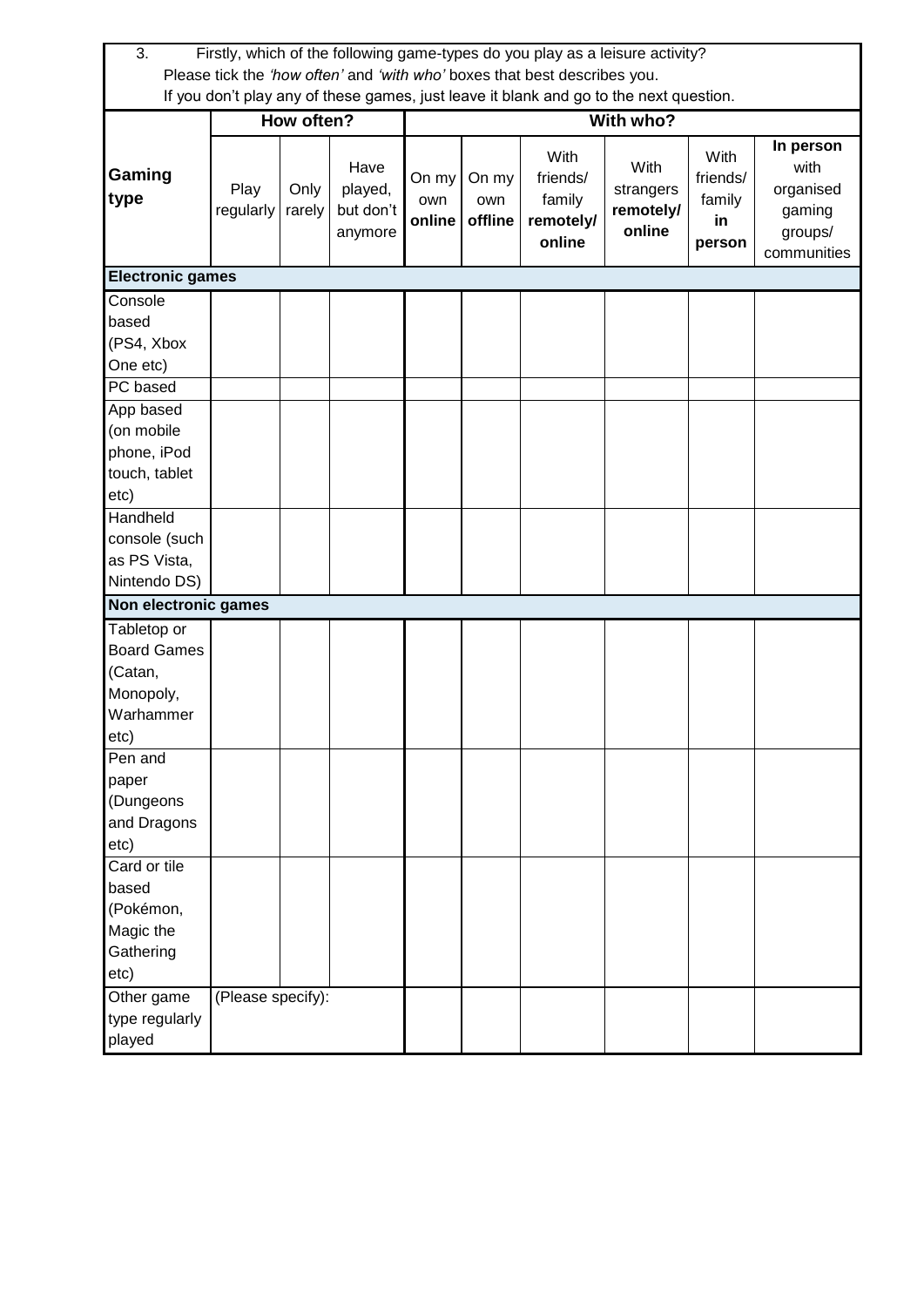| Do you have any ideas or suggestions about what you'd like to see included or not               |
|-------------------------------------------------------------------------------------------------|
| <b>included</b> in gaming events facilitated by the City of Melbourne at our community hubs and |
| libraries?                                                                                      |

5. Finally, we just have a few questions about you, just to make sure that we've spoken to a good cross-section of different people in the community. *We remind you again that no information provided here will be used to identify you or used for any other purpose than analysing results from this research study*. **Please circle the options that best describe you: Age** | Under 15 | 16 to 18 | 19 to 24 | 25 to 34 | 35 to 44 | 45 to 64 | <sup>65</sup> and over Prefer not to answer **Gender**  $\vert$  Male  $\vert$  **Female** Prefer not to answer **Household situation. I live:** At home, with parents Alone Share house, with friends **Single** parent, with child/ren **With** partner, with child/ren **With** partner, no child/ren Prefer not to answer

In which postcode do you currently live?

# Thank you for completing the survey, now just drop it in a feedback box! **Privacy**

This survey is being conducted by the City of Melbourne in accordance with our Privacy Policy. This limits the use of any information you provide today to feedback regarding this topic of interest, and we guarantee you that your information will not be used for any other purposes nor provided to any other third parties. All results are reported in aggregate with other respondent's answers, and no information will be linked back to you.

**For further information about our strict privacy policy, also under the** *Privacy and Data Protection Act 2014***, please see:**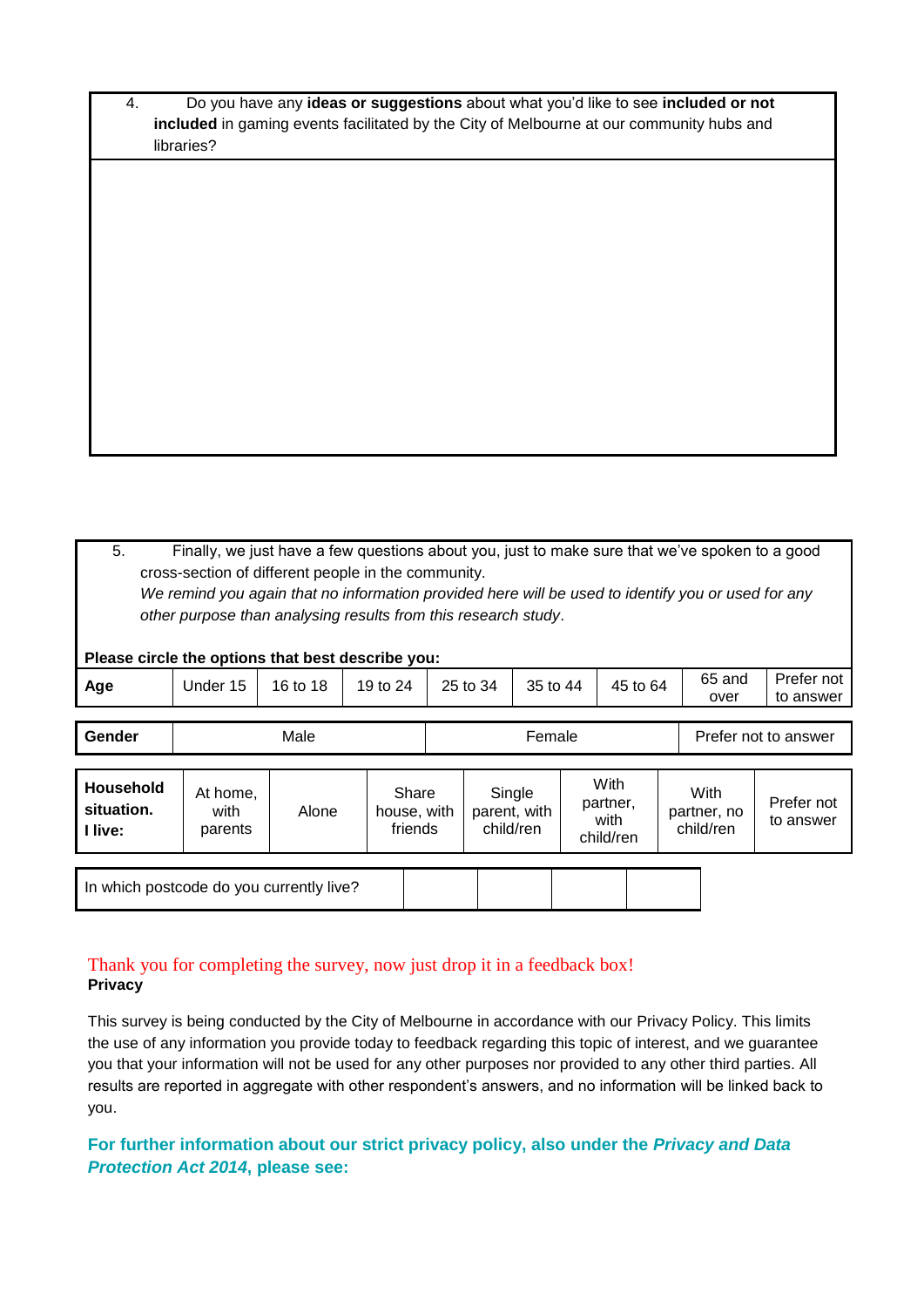**[http://www.melbourne.vic.gov.au/AboutCouncil/financegovernance/Pages/Informationpriva](http://www.melbourne.vic.gov.au/AboutCouncil/financegovernance/Pages/Informationprivacy.aspx) [cy.aspx](http://www.melbourne.vic.gov.au/AboutCouncil/financegovernance/Pages/Informationprivacy.aspx)**

# **Ludography**

Bulmahn, J., (2009). *Pathfinder Roleplaying Game*, Paizo Publishing. Retrieved from http://paizo.com/pathfinderRPG

Butts, A.M., (1938), *Scrabble*, James Brunot. Retrieved from http://scrabble.hasbro.com/en-us/history

Darrow, C.B. (1936). *Monopoly*, Parker Brothers. Retrieved from http://www.worldofmonopoly.com/history/

Garfield, R. (1993). *Magic: The Gathering*, Wizards of the Coast. Retrieved from http://magic.wizards.com/en/content/history

Garfield, R. (1996). *Android: Netrunner*. Fantasy Flight Games. Retrieved from https://www.fantasyflightgames.com/en/products/android-netrunner-the-card-game/

Gygax, G., and Arneson, D. (1973). *Dungeons and Dragons*, Wizards of the Coast. Retrieved from http://dnd.wizards.com/dungeons-and-dragons/what-dd/history/historyforty-years-adventure

Roebuck S., (1972). *Pong*, Atari. Retrieved from https://www.atari.com/history/1972-1984- 0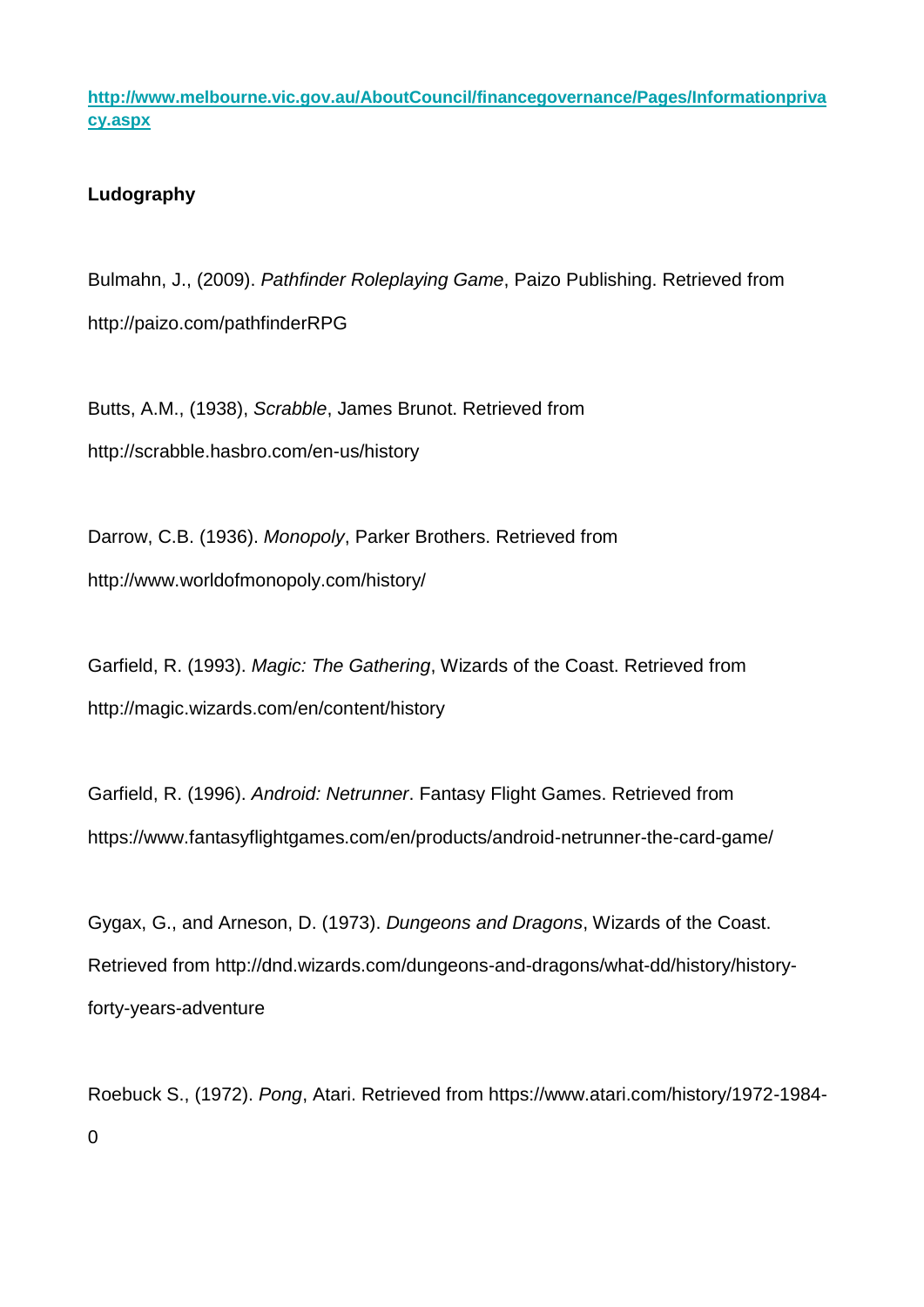Teuber, K. (1995). *The Settlers of Catan*, Catan GmbH. Retrieved from http://www.catan.com

Wrede, K.-J. (2000). *Carcassonne*, Z-Man Games. Retrieved from http://www.zmangames.com/carcassonne-universe.html

# **References**

Annual Report 2014-15 - City of Melbourne. (2015). Retrieved 20 February 2016, from https://www.melbourne.vic.gov.au/about-council/our-performance/Pages/annualreport.aspx

Arnseth, H. C. (2006). Learning to Play or Playing to Learn - A Critical Account of the Models of Communication Informing Educational Research on Computer Gameplay. *Game Studies*, 6(1). Retrieved from http://gamestudies.org/0601/articles/arnseth

Carbery, J., & Buhrmester, D. (1998). Friendship and Need Fulfillment During Three Phases of Young Adulthood. *Journal of Social and Personal Relationships*, 15(3), 393– 409. *<http://doi.org/10.1177/0265407598153005>*

Jayanth, M. (2014, September 19). 52% of gamers are women – but the industry doesn't know it. The Guardian. Retrieved from http://www.theguardian.com/commentisfree/2014/sep/18/52-percent-people-playinggames-women-industry-doesnt-know